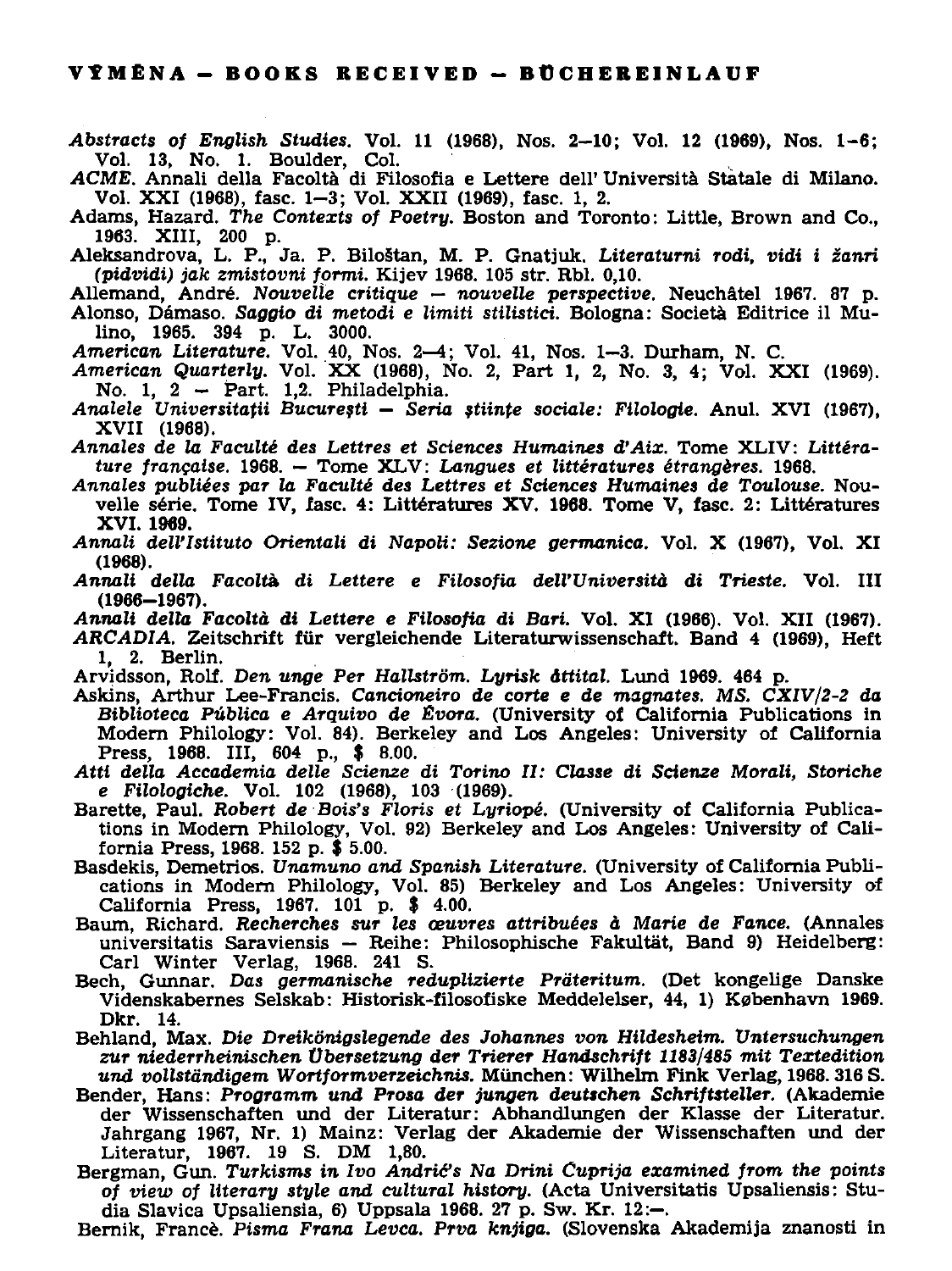umetnosti: Razred za filološke in literarne vede: Korespondence pomembnih Slo**vencev, 4/1) Ljubljana 1967. 361 str.** 

- **Bertrand, Maře.** *Vaeuvre* **de** *Jean Prévost.* **(University of Caliíornia Publications in Modem Philology, Vol. 90) Berkeley and Los Angeles: University of California Press, 1968. 127 pp. \$ 4.00.**
- **Blasser, Robert-Henri.** *Jacob Burckhardt. Etudlant á Neuchátel (1836—1837).* **Universit de Neuchátel, 1968. 46 p.**
- **Boisdeffre, Pierre de.** *Hne histoire vivante de la littérature ďaujourďhui (1939—1968).*  **Paris: Librairie Académique Perrin, 1968. 1103 p.**
- **Bornás, Góran.** *Trois contes francais du XIII\* siěcle, tirés du recueil des Vies des Pěres.* **(Études Romanes de Lund, 15) Lund: C. W. Gleerup, 1968. 242 p. Sw. Kr.**   $30: -$
- **Bostetter, Edward E.** *The Romantic Ventríloquiats: Wordsworth, Coleridge, Keats, Shelley, Byron.* **Seattle: University of Washington Press, 1963. XIII, 351 pp. \$ 7,50.**
- **Boucher, Maurice.** *Le roman allemand (1914—1933) et la erise de Vesprit. Mythologie des inquiětudes.* **Paris: Presses Universitaires de France, 1961. 201 p. NF 14:—.**
- **Bousquet, Jacques.** *Les thěmes du révě dans la littérature romantique (France, Angleterre, Allemagne). Essai sur la naissance et Vévolution des images.* **Paris: Librairie Marcel Didier, 1964. 656 p.**
- **Brereton, Geoffrey.** *A Short Story of French Literatuře.* **Harmondsworth, Middlesex: Penguin Books Ltd., 1964. 388 pp. 3s.6d.**
- *Brigham Young University Studies.* **Vol. VIII/3,4; Vol. IX/l—4. Provo, Utah.**
- Brilli, Attilio. Satira e mito nei Paralipomeni leopardiani. (Pubblicazioni dell'Univer**sitá di Urbino: Série di Lettere e Filosofia, Vol. XXI) Urbino: Argalia Editore, 1968. 151 p. L. 1700.**
- **Broich, Ulrich.** *Studien zum komischen Epos. Ein Beitrag zum Deutung, Typologie und Geschichte des komischen Epos im englischen Klasizismus 1680—1800.* **Tiibin**gen: Max Niemeyer Verlag, 1968. XI, 387 S. DM 57:-
- **Buchner, Alexander.** *Cedule kočovných divadelních společností v Čechách a na Moravě.* **Divadelní ústav a divadelní oddělení Národního muzea, Praha 1968. XIV, 521 str., 16 obr. příloh.**
- *Bulletin signalétique du Centre National de la Recherche Scientifique 523: Histoire et science de la littérature. Arts du spectacle.* **Vol. XXIII (1969), Nos. 1—4. Paris.**
- **Buriánek, František.** *Generace buřičů. Básníci z počátku 20. století.* **Universita Karlova, Praha 1968. 274 str., cena Kčs 28:-.**
- **Burtis, Mary Elizabeth and Paul Spencer Wood.** *Recent American Littérature.* **Paterson, New Jersey: Littfield, Adams & Co., 1961. IX, 357 pp. \$ 1,95.**
- **Butt, John and Kathleen Tillotson.** *Dickens at Work.* **London: Methuen & Co. Ltd., 1968. 238 p. 12s.**
- *Cáliban.* **Vol. V (1968), VI (1969). Toulouse.**
- *California Slavic Studies.* **Vol. IV (1967). Berkeley and Los Angeles.**
- *Canadian Literatuře.* **Nos. 36, 37, 38 (1968). Vancouver.**
- **Cangiotti, Gualtiero.** *Pio Baroja "osservatore" del costume italiano.* **(Pubblicazloni**  dell'Università di Urbino: Serie di lettere e filosofia, Vol. XXIV) Urbino 1969. **219 p. L. 3.000.**
- Cano, José Luis. *García Lorca, Biografía ilustrada*. Barcelona: Ediciones Destino, **1962. 151 p.**
- **Carlo, Augustin Millares.** *Literatura espaňola hasta fines del siglo XV.* **Antigua Libreria Robredo, Mexico 1950. XVI, 352 págs.**
- **Cather, Willa.** *Five Stories.* **Vintage Books Inc., New York 1956. 214 pp. \$ 1.00.**
- **Cheval, René.** *Romain Rollands Begegnungen mit Osterreich.* **(Innsbrucker Beitráge**  zur Kulturwissenschaft: Sonderheft 26) Innsbruck 1968. 18 S.
- *Chinese Literatuře.* **1968/2—12; 1969/1—10. Peking.**
- **Christout, Marie-Francoise.** *Le meřveilleux et le "théátre du silence" en France á partir du XVU\** **siěcle. Paris: Éditions Mouton, 1965. 447 p.**
- *Chudožne slovo M. Kocjubinťkogo i jogo perekladi na. slovjans'ki movi.* **Kiiv: Vidavnictvo Kijivs'kogo unlversitetu, 1968. 160 str., Rbl. 0,64.**
- **Cloran E. M. Le** *mauvais démiurge.* **Paris: Éditions Gallimard, 1969. 183 p. NF 11:-. Clarke, Dorothy Clotelle.** *Allegory, Decalogue, and Deadly Siní in La Celestina.*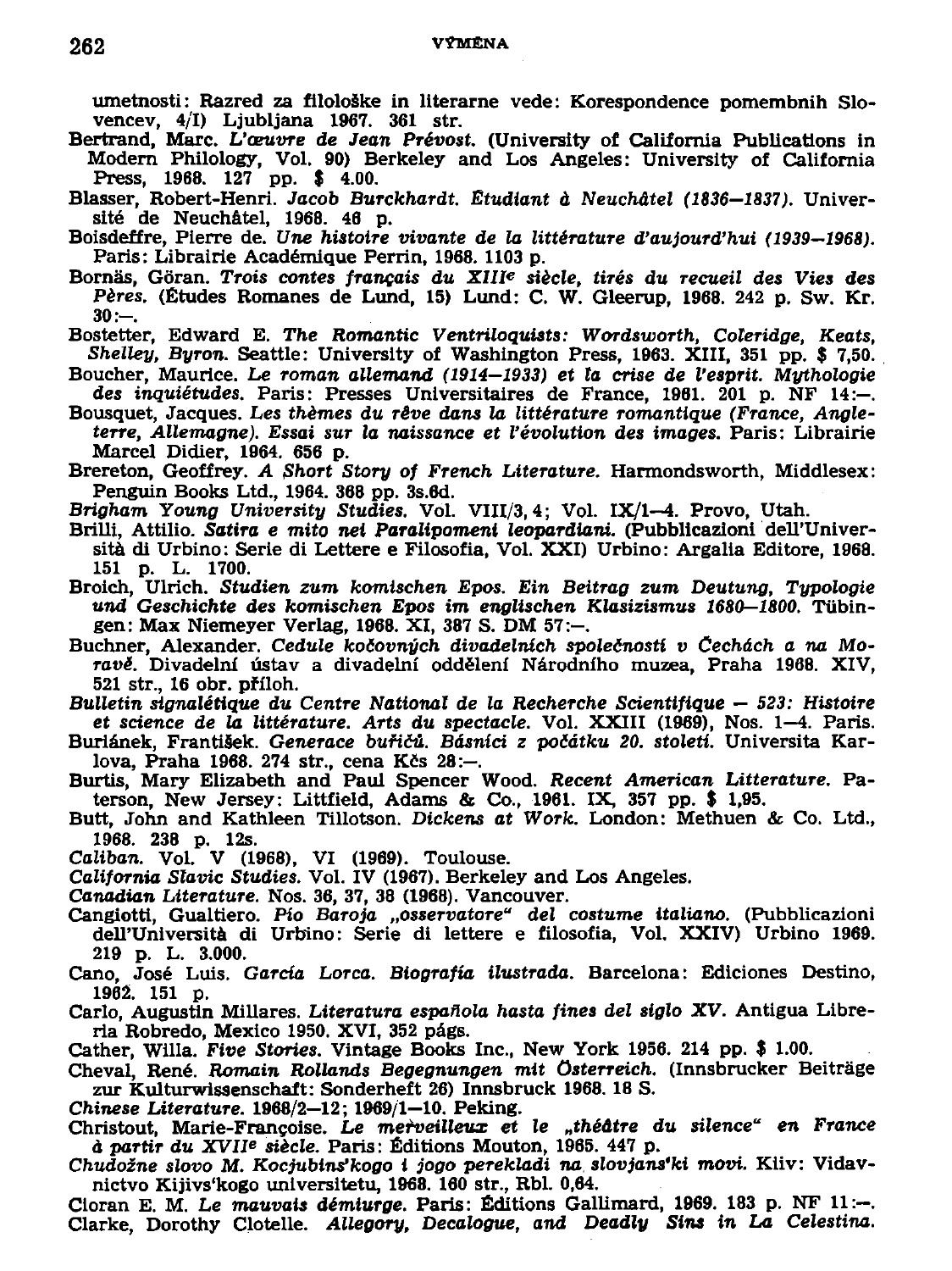## **VÝMENA**

(University of California Publications in Modern Philology, Vol. 91) Berkeley and Los Angeles: University of California Press, 1968. 136 pp. \$ 4,50.

Clemen, Wolfgang, Das Problem des Stilwandels in der englischen Dichtung. (Sitzungsberichte der Bayerischen Akademie der Wissenschaften: Philologisch-historische Klasse, Jhg. 1968. Heft 2) München 1968. 37 S. DM  $4:-$ .

- Cockshut, A. O. J. Anthony Trollope. London: Methuen & Co. Ltd., 1968. 256 p., 15 s. Cohen, J. M. A History of Western Literature. Harmondsworth, Middlesex: Penguin Books Ltd., 1956. 379 pp. 3s.6d.
- Comparative Literature, Vol. XIX (1967), No. 4: Vol. XX (1968), Nos. 1–4: Vol. XXI 1969), No. 1, 2. Eugene, Oregon.
- Craik, W. A. Jane Austen: The Six Novels. London: Methuen & Co. Ltd., 1968. 210 pp. 30 s.

Crouzet, Marcel, Un Méconnu du Réalisme: Duranty (1833-1880), L'Homme - Le Critique – Le Romancier. Paris: Librairie Nizet, 1964, 787 p.

- Čakars, O. Brāļu Kaudzīšu "Mērnieku laiki" pirmais reālistikais romāns latviešu literatūrā. Rīgā: Izdevniecība "Zinātne", 1968. 144 str. Rbl. 0,62.
- Damon, Phillip (ed.), Literary Criticism and Historical Understanding, Selected Papers from the English Institute. New York and London: Columbia University Press, 1967. VII, 190 pp. \$ 5,50.
- Darbord, Michel. La poésie religieuse espagnole des rois catholiques à Philippe II. Université de Paris, 1965. 462 p.
- Delsemme, Paul. Teodor de Wyzewa et le Cosmopolitisme littéraire en France à l'époque du Symbolisme. (Université Libre de Bruxelles: Travaux de la Faculté de Philosophie et Lèttres, XXXIV) Presses Universitaires de Bruxelles, 1967. XIII, 391 p. + 135 p. (Appendice).
- Deprez, Ada. Brieven van, aan en over Jan Frans Willems 1793-1846. Teksten II. 1812-1824. VIII, 564 p. - Aantekeningen II, 1812-1824. VIII, 295 p. (Werken uitgegeven door de Faculteit van de Letteren en Wijsbegeerte, Rijksuniversiteit te Gent: 145<sup>e</sup>-146<sup>e</sup> aflevering) Brugge 1968.
- Dimić, Ivan. La crise psychologique dans le roman français du 20<sup>e</sup> siècle (Martin du Gard, Sarraute, Butor). (Faculté de Philologie de l'Université de Belgrade: Monographies, t. XXI) Belgrade 1968. 155 p.
- Dimitrijević, Radmilo, Švetislav Vulović, (Filološki fakultet Beogradskog univerziteta - Monografije, knj. II) Beograd 1966.
- Dimov, Georgi. Iz istorijata na balgarskata literaturna kritika. Sofia: Nauka i izkustvo. 1968. 372 str. Lv. 2. 67.
- Dindič, Slavoljub. Ratna i revolucionarna tematika u delina Jakuba Kadrija Karaosmanoglua. (Filološki fakultet Beogradskog univerziteta — Monografije, knj. XV) Beograd 1967, 143 str.
- Dukanović, Marija, Rimovana autobiografia Varvari Ali-Paše. (Filološki fakultet Beogradskog univerziteta – Monografije, knj. X) Beograd 1967. 114 str.
- Durham University Journal. Vol. LX (1967/68), No. 3; Vol. LXI (1968/69), Nos. 1-3; Vol. LXII (1969/79), No. 1.
- Duskis, Henry (ed.). The Forgotten Writings of Mark Twain. New York: Philosophical Library, Inc., 1963. 353 pp. \$ 6.00.
- Dutton, Geoffrey (ed.), The Literature of Australia. Ringwood, Victoria: Penguin Books Pty Ltd., 1964. 528 pp. 15 s. 6 d.
- Eigeldinger, Marc. La mythologie solaire dans l'oeuvre de Racine. Université de Neuchâtel, 1969. 157 p.
- Eighteenth Century Studies. Vol. I, No. 3, 4 (1967/68); Vol. II, Nos. 1-4 (1969/70). Los Angeles.
- Emrich, Wilhelm, Das Problem der Form in Hans Henny Jahns Dichtungen. (Akademie der Wissenschaften und der Literatur in Mainz: Abhandlungen der Klasse der Literatur, Jhg. 1968, Nr. 1) Mainz 1968. 17 S. DM 3,40.
- Englekirk, John E. and Margaret M. Ramos. La Narrativa Uruguayana. Estudio Critico-Bibliográfico. (University of California Publications in Modern Philology, Vol. 80) Berkèley and Los Angeles: University of California Press, 1967. 338 pp. \$ 6,50.
- English Studies in Africa. Vol. 11 (1968), Nos. 1-2; Vol. 12 (1969), Nos. 1-2. Johannesburg.
- Epičeskije žanry ustnogo narodnogo tvorčestva. (Učenyje zapiski Baškirskogo gosu-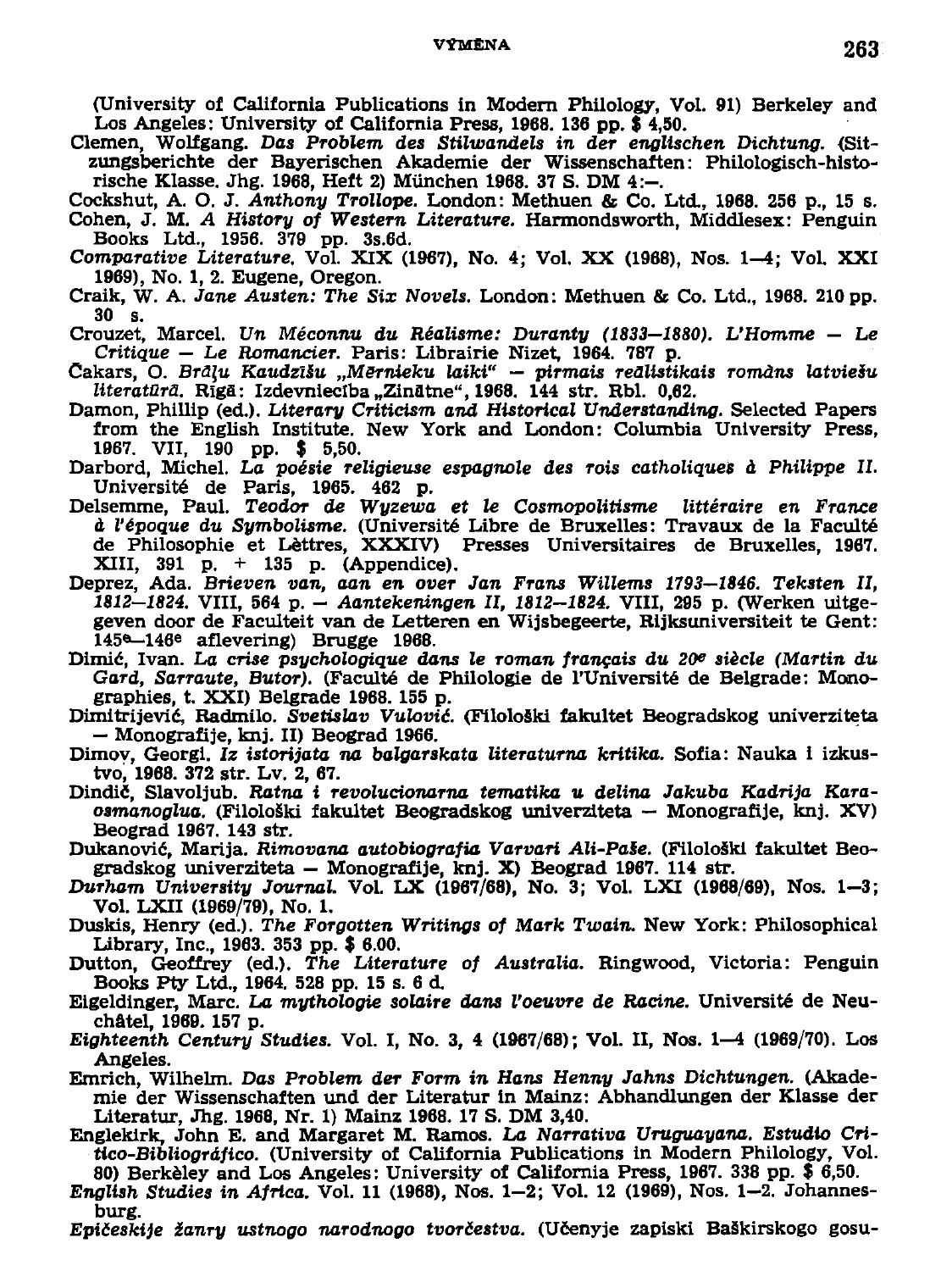**darstvennogo universiteta, vyp. 33: Serija íilologičeskaja, No 13) Ufa: BaSkirskij gos. universitet, 1969. 292 str. Rbl. 1,40.** 

- *Etudes des Lettres de la Faculté des Lettres de 1'Université de Lausanne.* **Série III, t 1 (1968), Nos. 2-4; t 2 (1969), Nos. 1-3.**
- **Fadiman, Clifton (ed.).** *The American Treasury 1455—1955.* **New York: Harper & Brothers, Publishers, 1955. XXXII, 1108 pp. \$ 7,50.**
- *Feasta.* **Iml. XXI (1968), uimh. 3-12; Iml. XXII (1969), uimh. 1-8. Baile Atha Cliath. Filippis, Michele de.** *The Literáty Riddle in Italy in the Eighteenth Century.* **(University of Califomia Publications in Modem Philology. Vol. 83) Berkeley and Los Angeles: University of Califomia Press, 1967. 208 pp. \$ 6,00.**

**Fink, Hanno.** *Die Sieben Todsiinden in der mittelenglischen erbaulichen Literatur.*  **(Britanica et Američana, Br. 17) Hamburg: Cram, de Gruyter & Co., 1969. V, 159 S.** 

**Folclor** *literar.* **Timisoara 1967. Lei 21,50.** 

**Fontius, Martin.** *Winckelmann und die franzósische Aufkldrung.* **(Sitzungsberichte der Deutschen Akademie der Wissenschaften zu Berlin: Klasse fiir Sprache, Literatur und Kunst, Jhg. 1968, Nr. 1) Akademie-Verlag, Berlin 1968. 27 S. M 2,40.** 

- **Fritz, Walter Helmut** *Jean Cayrols "lazarenische" Prosa.* **(Akademie der Wissenschaften und der Lieratur: Abhandlungen der Klasse der Literatur, Jahrgang 1966, Nr. 2) Verlag der Akademie der Wissenschaften und der Literatur, Mainz. 16 S. DM 1,60.**
- **Gardner, Helen (ed.).** *The Metaphysical Poets.* **Harmondsworth, Middlesex: Penguin Books, Ltd., 1953. 328 pp. 5s.**
- **Gibian, George.** *Changes in the Art and Themes of Current Soviet Literatuře. Observations from Leningrad: 1965.* **University of Pittsburgh, 1966. 28 pp.**
- *Godiinjak Filozofskog fakulteta u Novom Sadu.* **Knj. XI/1,2 (1968).**
- **Goetsch, Paul.** *Die Romankonzeption in England 1880—1910.* **(Anglistische Forschungen, Heft 94) 460 S. Heidelberg: Caři-Winter-Verlag, 1967. DM 72:-.**
- Golka, Bartlomiej. Kaztałtowanie się wiedzy o prasie w Polsce XIX wieku. (Roz**prawy Uniwersytetu Warszawskiego, 32) Warszawa: Paňstwowie Wydawnictwo**  Naukowe, 1969. 188 str. Zł. 45:-
- *Grani,* **god. XXIII (1968), No. 67, 69. Frankfurt/Main.**
- **Greene, Robert W.** *The Poetic Theory of Pierre Reverdy.* **(University of Califomia Publications in Modem Philology, Vol. 82) Berkeley and Los Angeles: University of Califomia Press, 1967. 108 pp. \$ 4,10.**
- **Greet, Anne Hyde.** *Jacque Préverťs Word Games.* **(University of Califomia Publications in Modem Philology, Vol. 89) Berkeley and Los Angeles: University of Califomia Press, 1968. 87 pp. \$ 3,50.**
- **Grenzmanri, Wilhelm.** *Weltdichtung der Gegenwart. Probléme und Gestatten.* **4. Aufl. Frankfurt am Main—Bonn: Athaneum Verlag, 1964. 471 S.**
- **Gricaj, M. S.** *Ukrajinťka literatura XVI—XVIII st. i foVklor. Kiiv:* **Vidavnictvo Ki jivs'kogo Universitetu, 1969. 114 str. Rbl. 0,43.**
- **Griffin, Robert.** *Coronation of the Poet. Joachim Du Bellatfs Debt to the Trivium.*  **(University of Califomia Publications in Modem Philology, Vol. 96) Berkeley and Los Angeles: University of Califomia Press, 1969, 188 pp., \$ 5,50.**
- **Grimm, Reinhold.** *Gottfried Benn. Die farbttche Chiffre in der Dichtung.* **(Erlanger**  Beiträge zur Sprach- und Kunstwissenschaft, Band I) Nürnberg: Verlag Hans **Caři, 1962. 86 S.**
- **Grisby, John L.** *The Middle French Liber Fortunae. A Critical Edition.* **(University of Califomia Publications in Modem Philology, Vol. 81) Berkeley and Los Angeles: University of Califomia Press, 1967. 276 pp. \$ 7,50.**
- **Gsteiger, Manfred.** *Littérature nationale et comparatisme.* **Neuchátel 1967. 19 S.**
- **Guillaume, Jean.** *Gérard de Nerval: Pandorra.* **Édition critique. (Bibliothěque de la Faculté de Philosophie et Lettres de Namur, fasc. 36) Secrétariat des Publications, Namur 1968. 177 p., XLII pl.**
- **Gullberg, Helge.** *Per Hallstrom och Marie Franzos. Studier i en brevsamling.* **(Acta Regiae societatis scientiarum et litterarum Gothoburgensis: Humaniora 3) Goteborg 1968. 69 p. Sw. Kr. 15:-.**
- **Gunther, Werner.** *Form und Sinn. Beitráge zur Literatur- und Geistesgeschichte.* **Gesammelt und herausgegeben von Robert Blaser und Rudolf Zellweger. Neuchátel: Faculté des Lettres, 1968. 264 S.**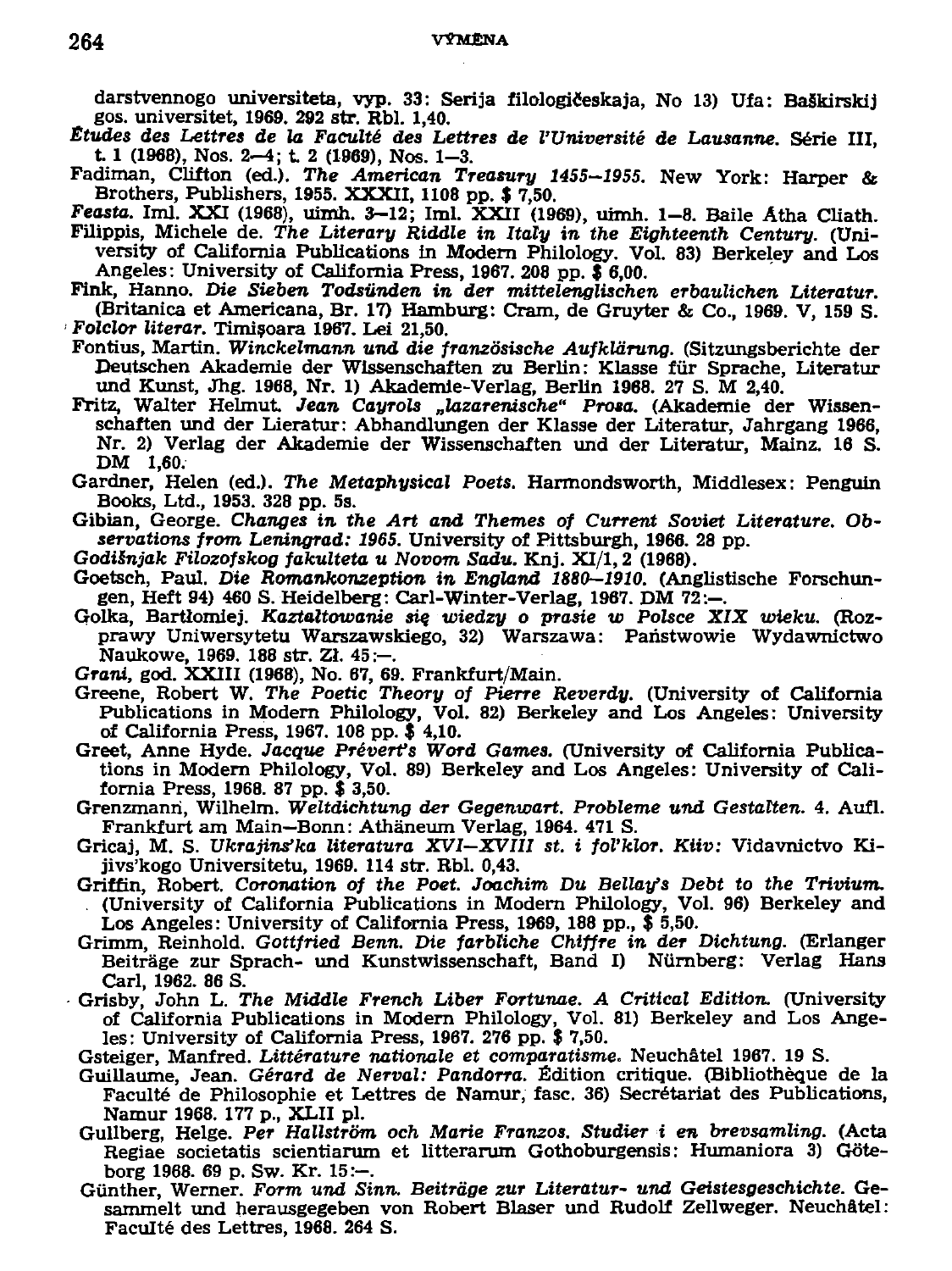## **VÝMĚNA**

- Gustafson, Alrik, Six Scandinavian Novelists, Lie Jacobsen Heidenstam Selma Lagerlöf - Hamsun - Sigrid Undset. Minneapolis: University of Minnesota Press, 1940. 367 pp. \$ 7,50.
- Guyot. Charly. De Rousseau à Marcel Proust. Recueil d'essais littéraires par Charly Guyot publié à l'occassion de son 70<sup>e</sup> anniversaire. Neuchâtel 1968, 233 p.
- Hardy, John Edward. Man in the Modern Novel. Seattle and London: University of Washington Press, 1964. IX, 228 pp. \$ 2,95.
- Hatcher. Harlan (ed.). Modern British Dramas. New York: Harcourt, Brace and Co. VII, 374 pp.
- Hatfield, Glenn W. Henry Fielding and the Language of Irony. Chicago & London: The University of Chicago Press, 1968, XI, 224 pp. \$ 7.50.
- Härtling, Peter. Das Ende der Geschichte. Über die Arbeit an einem "historischen Roman". (Akademie der Wissenschaften und der Literatur: Abhandlungen der Klasse der Literatur, Jhg. 1968, Nr. 3) Mainz 1968. 11 S. DM 3,40.
- Heistein, Józef. Twórczość powieściowa Alberta Moravii. (Prace Wrocławskiego Towarzystwa Naukowego – Seria A, Nr. 125) Wrocław 1968. 203 str. Zł. 30:--.
- Henn, T. R. (ed.). The Plays and Poems of J. M. Synge. London: Methuen & Co. Ltd., 1968. XI, 363 pp. 21 s.
- Hesse, Everett W. Spanish Verse of the Sixteenth and Seventeenth Centuries. Madison, Wisconsin: College Typing Co., 1950. 261 pp.
- Hispanofila, núms. 31-37. Garden City. N.Y.
- Hocke, Gustav Renné, Manierismus in der Literatur, Sprach-Alchimie und esoterische Kombinationskunst. Beiträge zur vergleichenden europäischen Literaturgeschichte. Reinbek bei Hamburg: Rowohlt Taschebuch Verlag GmbH, 1959. 341 S. DM 4,80.
- Howe, Irving (ed.). Literary Modernism. Greenwich, Conn.: Fawcett Publications, Inc., 1967. 317 pp. 95 c.
- Hryńczuk, Jan. Poglady estetuczne naturalistów niemieckich. (Prace Wrocławskiego Towarzystwa Naukowego - Seria A, Nr. 124) Wrocław 1968. Zł. 20:-.
- Ibero-Americana Pragensia. Anuario del Centro de Estudios Ibero-Americanos de la Universidad Carolina de Praga. Año I (1967).
- Imanishi, J. Das Pañcavastukam und die Pancavastukavibhäsä. (Nachrichten der Akademie der Wissenschaften in Göttingen. I. Philologisch-historische Klasse, Jahrgang 1969, Nr. 1) Göttingen: Vandenhoeck & Ruprecht, 1969. 31 S.
- International Theatre Annual, No. 5. Edited by Harold Hobson, John Calder Ltd., London 1961, 274 pp.
- Islas, Vol. IX (1967), núm. 4; Vol. X (1968), núms. 1-3. Santa Clara.
- Iš lietuvių kultūros istorijos, 5. Vilnus 1968.
- Ivan Franko i istoriko-lieraturnij proces. Materiali naukovoj konferencii. Kiiv. Vidavnictvo Kijivs'kogo universitetu, 1968. 106 str. Rbl. 0,40.
- Izvestija Akademii Nauk SSSR Serija literatury i jazyka. Tom XXVII (1968), vyp. 2-6; Tom XXVIII (1969), vyp. 1-6. Moskva.
- Jakimovič, T. K. Dramaturgija i teatr sovremennoj Francii. Kijev: Izdatel'stvo Kijevskogo universiteta, 1968, 304 str. Rbl. 1,55.
- Jankovič, Vidoslava, P. A. Kazali kao književnik i prevodilac Šekspirova Kralja Lira. (Filološki fakultet Beogradskog Univerziteta – Monografije, knj. XVIII) Beograd 1968. 238 str.
- Janulaitis, A. Mikalojus Akelaitis. Vilnius 1969. 96 str. Rbl. 0,24.
- Jarman, Laura Martin. The Concourt Brothers: Modernists in Abnormal Psychology. (The University of New Mexico Bulletin: Language Series, Vol. 6, No. 3) University of New Mexico Press. 52 pp.
- Jellicoe, Ann. Some Unconscious Influences in the Theatre. (The Judith Wilson Lecture, 1967) Cambridge: At the University Press, 1967. 36 pp. 5 s.
- Josimović, Radoslav. Književni pogledi Romana Rolana. (Filološki fakultet Beogradskog universiteta: Monografije, knj. V) Beograd 1966. 498 str.
- The Journal of Commonwealth Literature. No. 5 (July, 1968), No. 6 (January, 1969), No 7 (July, 1969). Leeds.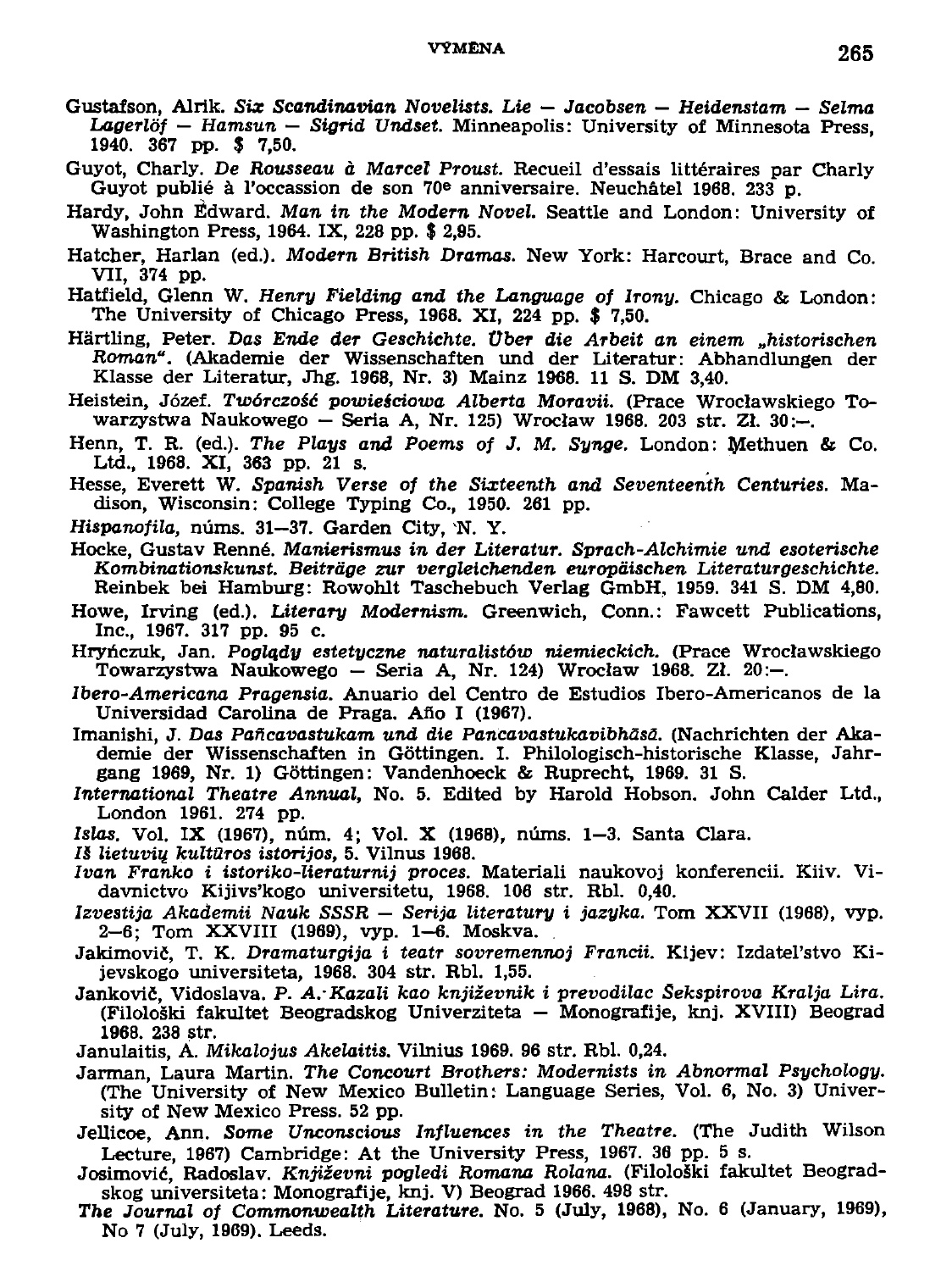- *Journal of English and Germanic Philology.* **Vol. LXVII (1968), Nos. 2-4; Vol. LXVIII (1969), Nos. 1-4. Urbana, 111.**
- **JovaiSas, Albinas.** *Liudvikas Réza.* **Vilnius: Lietuvos TSR Mokslu Akademljá, 1969. 380 str. Rbl. 0,97.**
- **Joyce, Stanislaus.** *The Meeting of Svevo and Joyce.* **(Universita degli Studí di Trieste — Facolta di Lettere e Filosofia: Istituto di Filologia Germanica. Nuova série, n. 1) 1965, p. 19, L. 1.000.**

**Jučas, M.** *Lietuvos meraSčiai.* **Vilnius 1968. 188 str. Rbl. 0,67.** 

- **Jurak, Mirko.** *Glavna problemska območja v angleški poetično-politični dramatiki v letih 1930-1940.* **Ljubljana 1968. 40 str.**
- **Kahane, Henry and Renée, in collaboration with Angelina Pietrangeli.** *The Kráter and the Grail: Hermetie Sources of the Parzifal.* **(Illinois Studies in Language and Literatuře, Vol. 56) Urbana: University of Illinois Press, 1965, XI, 218 pp., 64 ill. \$ 6,50.**

**Kaminskas, Jonas.** *LiteratQros kryžkelěse.* **Wilnius 1968. 272 str. Rbl. 0,78.** 

- Kassel, Norbert. Das Groteske in den Erzählungen und Prosastücken Franz Kafkas. **Munchen: Wilhelm Fink Verlag, 1969. 176 S.**
- **Ker, W. P.** *English Literatuře: Medieval.* **New York: Henry Holt & Co. 256 pp.**
- **Kinnunen, Aame.** *Aleksis Kiven ndytelmat. Analyysi ja tarkastelusa ajan aatevirtausen valossa.* **Helsinkl 1967. 320 pp.**
- **Kiparsky, Valentin.** *English and American Characters in Russian Fiction.* **(Osteuropa-Institut an der Freien Universitát Berlin: Slavistische Veroffentlichungen, Band 31) Berlin 1964. 200 S. DM 32,-.**
- **Koskimies, Rafael.** *Der nordische Dekadent. Eine vergleichende Literatutstudie.* **(Annales Academiae Scientiarum Fennicae — Ser. B, t. 155) Helsinki: Suomalainen Tiedeakatemia, 1968. 119 S. Mk 14,-.**
- **Kossmann, Rudolf Richard.** *Henry James: Dramatist.* **Groningen: Wolters-Noordhoff n. v., 1969. XIII, 136 p.**
- **Králík, Oldřich Jiří Skalická.** *František Palacký Simeon Karel Macháček: Geschichte der schbnen Redekiinste bei den Bóhmen. Dějiny české slovesnosti.* **Profil, Ostrava 1968. 179 str. Cena Kčs 18,50.**
- **Králík, Oldřich. Od** *Radima ke Kosmovi. K nejstaríím déjinám české vzdělanosti.*  **(Acta Universitatis Palackianae Olomucensis — Facultas philosophica,** *48:* **Philologica XXVI) Státní pedagogické nakladatelství, Praha 1968. 131 str., cena Kčs 17,—.**
- **Krause, Wolfgang.** *Zum gegenwdrtigen Stand der Vinlandsforschung.* **(Nachrichten der Akademie der Wissenschaften in Gottingen: I. Philologisch-historische Klasse, Jahrgang 1969, Nr. 4) Gottingen: Vandenhoeck & Ruprecht, 1969. S. 79—100.**
- **Kretzenbacher, Leopold.** *Kynokephale Dámonen sildosteuropaischer Volksdichtung. Vergleichende Studien zu Mythen, Sagen, Maskenbráuchen um Kynokephaloi, Werwólfe und súdslawische Pesoglavci.* **(Beitrage zu Kenntnis Sudosteuropas und des Nahen Orients, Bd. 5) Munchen: Rudolf Trofenik, 1968. 145 S. DM 48,-.**
- **Krlolow, Karl.** *Das Problém des langes und kurzen Gedichts heute.* **(Akademie der Wissenschaften und der Literatur: Abhandlungen der Klasse der Literatur, Jahrgang 1966, Nr. 1) Verlag der Akademie der Wissenschafen und der Literatur in Mainz. 18 S. DM 1,80.**
- **Kuhn, Hugo.** *Aspekte des dreižehnten Jáhrhunderts in der deutschen Literatur.* **(Sitzungsberichte der Bayerischen Akademie der Wissenschaften: Philosophisch-historische Klasse, Jahrgang 1967, Heft 5) Munchen 1968. 25 S. DM 4,—.**
- **Kunstler, Mieczyslaw Jerzy.** *Ma Jong. Vie et oeuvre.* **(Rozprawy Uniwersytetu Warszawskiego, 35) Warszawa: Paňstwowe Wydawnictwo Naukowe, 1969. 223 str. ZL 60,-.**

*Kypriakos logos.* **Vol. I (1969), Nos. 1—3. Nicosia.** 

- **Laar, Elisabeth Theodora Maria van de.** *The lnner Structure of "Wuthering Heights". A Study of an Imaginative Field.* **The Hague — Paris: Mouton & Co., 1969, 264 pp.**
- **Lang, Hans-Joachim. Studien** *ZUT Entstehung der .neueren amerikanischen Literaturkritik.* **(Britannica et Američana, Band 8) Hamburg: Cram, de Gruyter & Co., 1961. 276 S., 8°. DM 25,-.**
- Laqueur, Walter & George L. Mosse (eds.). *Literature and Politics in the Twentieth Century.* **New York and Evanston: Harper & Row., Publishers, 1967. 219 pp. \$ 1,95.**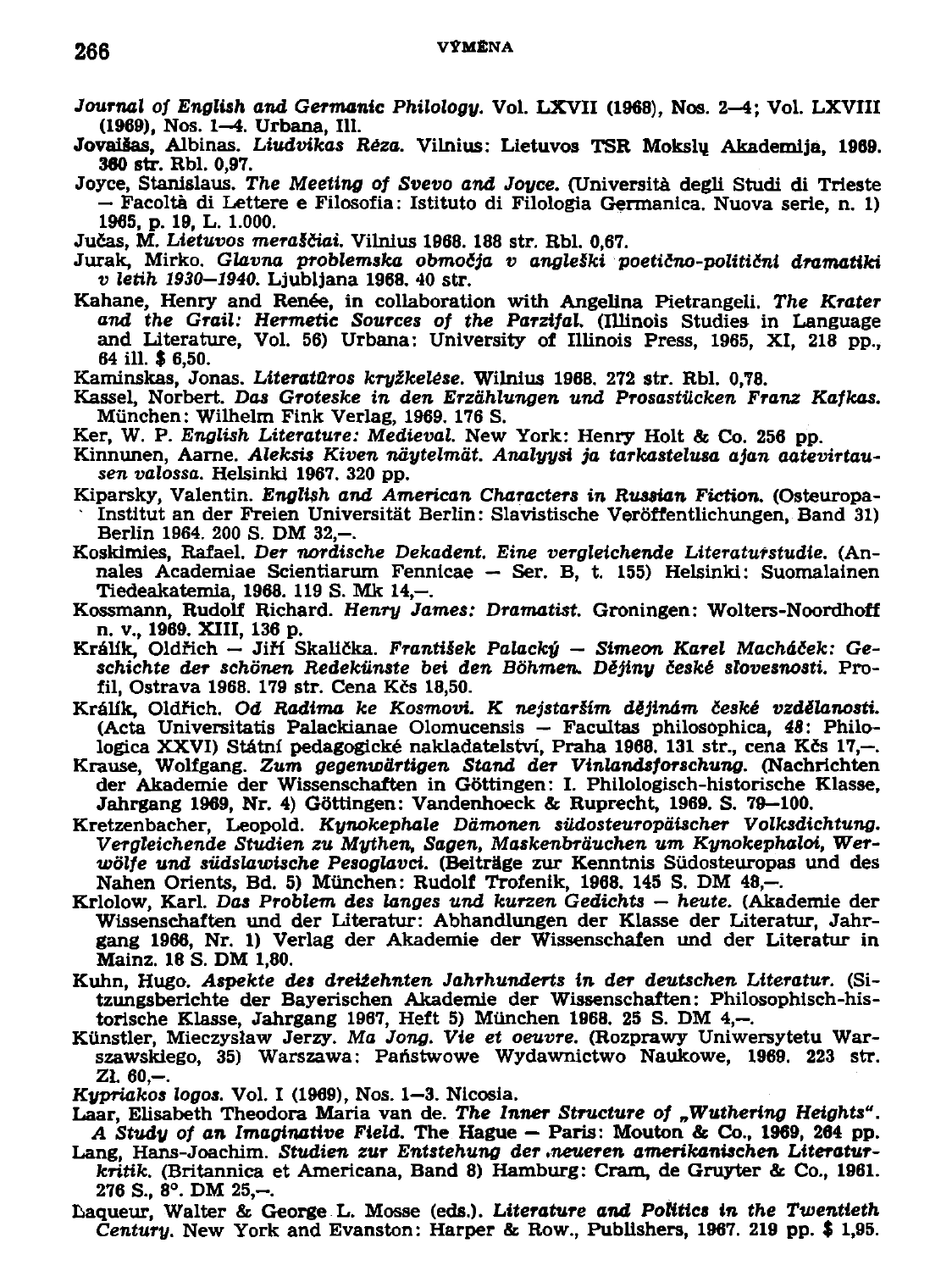- *Le réel dans la littérature et dans* **la** *langue.* **Actes.du X <sup>e</sup> Congrěs de la Fédération 29 aoůt — 3 septembre 1966) publiées par Paul Vernois. (Actes et Colloques, 6) Paris: Librairie C. Klincksieck, 1967. VI, 324 p.**
- *Lietuvin literatúros istorija, TV: Tarybinis laikotarpis (1940—1967).* **Redagavo K. Kor**sakas ir J. Lankutis. Vilnius: Leidykla "Mintis", 1968. 928 str., Rbl. 4,52.
- *Lietuviq tautosaka.* **V. tomas:** *Smulkioji tautosaka žaidimai ir Sokiai.* **Vilnius: "Minties" leidykla, 1968. 1180 str. Rbl. 4,46.**
- *Literatura.* **XI/1, 2, 3 (1969). Vilnius.**
- *Literatura ir kalba.* **IX: Dainuojamosios tautosakos klausimai. 1968. Vilnius.**
- *Literaturnyje svjazi dřevních Slavjan.* **(Trudy otdela drevnerusskoj literatury A N**  SSSR, XXIII) Leningrad: Izdateľstvo "Nauka", 1968. Rbl. 2,23.
- Litteraria I: Teoria literaturu Metodologia Kultura Humanistyka. (Prace Wroc**lawskiego Towarzystwa Naukowego. Seria A, Nr. 131) Wroctaw 1969. 255 str. Zí. 35,-.**
- **Loofbourow, John.** *Thackeray and the Form of Fiction.* **Princeton, N. J.: Princeton University Press, 1964. VII, 236 pp. \$ 5,00.**
- **Lunatscharski, Anatoli.** *Dos Erbe. Essays, Reden, Notizen.* **Dresden: VEB Verlag der Kunst, 1965. 249 S.**
- **Margis, Claudio.** *Wilhelm Heinse.* **Universita degli Studi di Trieste, 1968. 218 p., L. 4000.**
- **Mantle, Burns (ed.).** *The Best Plays of 1946—47 and the Yearbook of the Drama in America.* **New York: Dodd, Mead and Co., 1947. X, 555 pp. \$ 4,00.**
- *Marche Romane.* **Tome XIX, No. 1 (1969). Liěge.**
- **Marcuse, Ludwig.** *Bórne. Aus der Friihzeit der deutschen Demokratie.* **Rothenburg ob der Tauber: Verlag J. P. Peter, 1968. 323 S. DM 20,-.**
- **Maritain, Jacques.** *Art and Poetry.* **New York: Philosophical Library, 1943. 104 pp. \$ 2,00.**
- **Maritain, Jacques.** *Creative Intuition in Art and Poetry.* **Cleveland and New York: The World Publishing Co., 1966. X, 339 pp. \$ 1,75.**
- **Markevič, A. P. V. V.** *Stasov. Graždanin, kritik, demokrat.* **Kijev: Izdatelstvo Kijevskogo universiteta, 1968. 309 str. Rbl. 0,99.**
- **Maálanka, Julian.** *Slowianskie myty historyczne w literaturze polskiego oiwiecenia.*  **(Polska Akademia Nauk — Oddzial w Krakowie: Prače Komisji slowianoznawstwa, Nr. 18) Wroclaw - Warszawa - Kraków, 1988. 148 sr. Zl. 28,-.**
- **Mauriac, Claude.** *Jean Cocteau ou la vérité du mensonge.* **Paris: Odette Lieutier, 1945. 184 p. \$ 2.00.**
- **Mayer, Hans.** *Meisterwerke deutscher Literaturkritik.* **Band II/l: Von Heine bis Mehring. Texte. XXV , 939 S. — Band II/2: Von Heine bis Mehring. Anmerkungen und Hinweise. 342 S. Berlin: Ríitten & Loening, 1956.**
- *Meanjin Quarterly.* **Vol. XXVII (1869), Nos. 1, 28, 4; Vol. XXVIII (1969), Nos. 1, 2, 3. Melbourne.**
- **Meijer, Petrus Wilhelmus Maria de. Cosťanťi** *del mondo verghiano.* **Caltanissetta-**Roma: Edition Salvatore Sclascia, 1969. 331 p.
- **Merivale, Patricia. Pan** *the Goat-God. His Myth in Modem Times.* **(Harvard Studies**  in Comparative Literature, 30) Cambridge, Mass.: Harvard University Press, 1969. **XIII, 286 pp. \$ 10.00.**
- **Meyn, Rolf.** *"American Experience", im Werk Melvilles. Studien ZUT modernen amerikanischen Lieraturkritik.* **Hamburg 1968. 158 S.**

*Mickieuňcz-Blatter.* **H. XXXII, XXXIII, XXXVI-XXXIX .** 

- **Miner, Earl.** *An Introduction to Japanese Court Poetry.* **Stanford, Calif.: Stanford University Press, 1968. V, 173 pp. \$ 6,10.**
- **Mír** *Džalal. Bibliografija.* **Baku: Izdateťstvo Akademii nauk Azerbajdžanskoj SSR, 1968. 139 str. Rbl. 0.40.**
- *Modem Fiction Studies.* **Vol. XIV, Nos. 1-4 (1968-69); Vol. XV, Nos. 1, 2, 3 (1969). Lafayette, Ind.**
- **Modern** *Philology.* **Vol. 65 (1967), No. 4; Vol. 66 (1968), Nos. 1-4; Vol. 67 (1969), No. 1. Chicago.**
- **Montes, Hugo.** *Estudios sobre la Araucana.* **Universidad Catolica de Valparaiso, 1966. 92 págs.**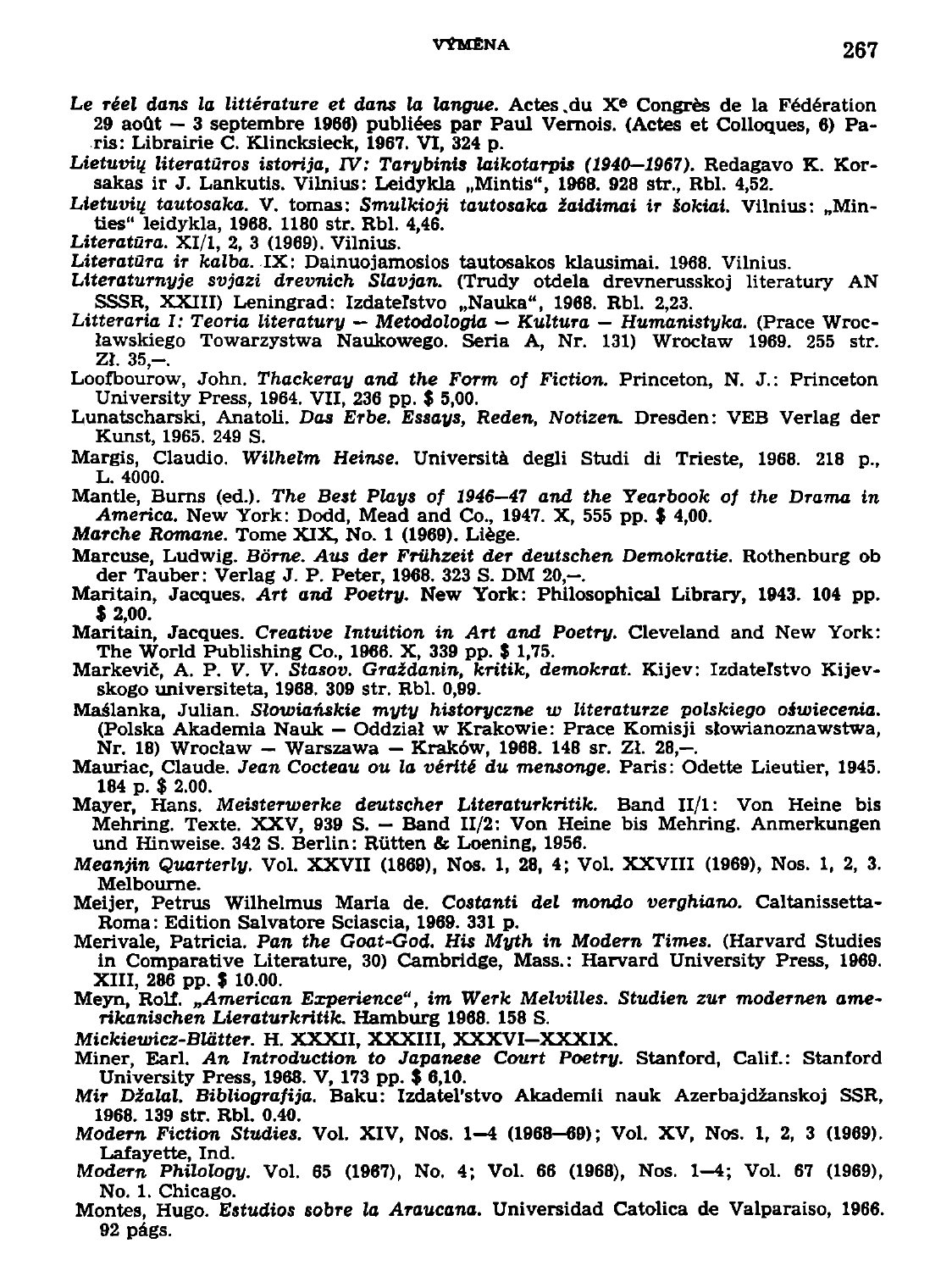- **Moore, T. Inglis.** *From the Ballads to Brentům.* **(Poetry in Australia, Vol. 1). Melbourne: Angus and Robertson Ltd., 1964. XLIII, 313 pp.**
- **Morrell, J. M. (ed.).** *Four English Tragedies of the 16th and 17th Centuries.* **Harmondsworth, Middlesex; Penguin Books Ltd., 1953. 376 pp. 2s.6d.**
- **Morris, Herbert.** *The Masked Citadel. The Significance of the Title of StendhaVs La Chartreuse de Parmě.* **(University of California Publications in Modern Philology, Vol. 93) Berkeley and Los Angeles: University of California Press, 1968. VIII, 38 pp. \$ 1,50.**
- **Morris, Robert K.** *The Novels of Anthony Powell.* **Pittsburgh: University of Pittsburgh Press, 1968. 253 pp. \$ 2,95.**
- **Muste, John M.** *Say That We Saw Spain Die. Literary Consequences of the Spanish Civil War.* **Seattle and London: University of Washington Press, 1966. XI, 208 pp. \$ 5,95.**
- **Nádor, Georg.** *Moses Mendelssohn.* **Hannover: Niedersachsische Landeszentrale fiir Politische Bildung, 1969, 64 S.**
- *Naukoví zapiski.* **XIV-XVII (1968). Munchen.**
- **Naumov, Ničifor.** *Dikens kod Srba i Hrvata.* **(Filološki Fakultet Beogradskog Univerziteta: Monografije. knj. IX) Beograd 1967. 174 str.**
- *Neophilologus.* **Vol. Lil , No. 3 (July, 1968), No. 4 (Oktober, 1968); Vol. LIII, No. 1 (January, 1969). Amsterdam.**
- *Neuphilologische Mitteilungen.* **Vol. LXI X (1968), Nos. 1-4; Vol. LX X (1969), Nos. 1-^3. Helsinki.**
- **Newman-Gordon, Paulině.** *Dictionnaire des idées dans Voeuvre de Marcel Proust.*  **The Hague-Paris: Mouton & Co., 1968. 547 p.**
- **Nierle, Michael.** *Die Naturschilderung und ihre Funktionen in Verdichtung und Prosa von 1. S. Turgenev. Studien ZUT Geschichte der russischen Literatur des 19. Jahr*hunderts. (Frankfurter Abhandlungen zur Slavistik, Band 11) Bad Homburg – Ber**lin — Zurich: Verlag Gehlen, 1969, 268 S.**
- *Nineteenth Century Fiction.* **Vol. 22, No. 4 (March, 1968); Vol. 23 (1968-69), Nos. 1-4; Vol. 24, No. 1 (June, 1969). Berkeley and Los Angeles.**
- **Nolting-Hauff, Use.** *Vision, Satiře und Pointe in- Quevedos "Sueňos".* **(Beihefte zu**  Poetica, Heft 3) München: Wilhelm Fink Verlag, 1968. 207 S. DM 28,-.
- **Nossack, Hans Erich.** *Das Verháltnis der Literatur zu Recht und Gerechtigkeit.* **(Abhandlungen der Klasse der Literatur der Akademie der Wissenschaften und der Literatur in Mainz. Jahrgang 1968, Nr. 2) Mainz 1968. 16 S. DM 3,40.**
- **Nurmela, Tauno.** *Giovanni Boccacio: II Corbaccio. Introduzione, těsto critico, e note.*  **(Annales Academiae Scientiarum Fennicae, Ser. B, T. 146) Helsinki: Suomalainen Tiedeakatemia, 1968. 199 p. Mk 22,-.**
- *The Ohio State University Theatre Collection Bulletin. No. 15 (1968).*
- **Oldsey, Bernard S. and Stanley Weintraub.** *The Art of William Golding.* **Bloomington & London: Indiána University Press, 1965. 178 pp. \$ 1,95.**
- **Opatrný, Jaroslaw Wit.** *Korespondencja Polákovo z Janem Evangelista Purkyniem.*  **(Prače Wroclawskego Towarzystwa Naukowe — Seria A: Nr: 130) Wroclaw 1969. 493 str. Zl. 73,-.**
- **Oppel, Horst.** *Die Gerichtsszene in "King Lear".* **(Akademie der Wissenschaften und der Literatur in Mainz: Abhandlungen der geistes- und sozialwissenschaftlichen Klasse, Jahrgang 1968, Nr. 8) Mainz 1968. 44 S. und 2 Tafeln. DM 7,50.**
- **Oxford** *German Studies.* **Vol. 3 (1968), Vol. 4 (1969).**
- *Oxford Slavonie Papers.* **New Series, Vol. I (1968), Vol. II (1969).**
- **0hrgaard, Per. C. F.** *Meyer. Zur Entwicklung seiner Thematik.* **(Det Kongelige Dánské Videnskabernes Selskab: Historisk-filosofiske Meddelelser, 43,2) Kpbenhavn**  1969. 138 S. Dkr. 30,-.
- *Pamieinik Slowianski.* **Tom XVII (1967), XVIII (1968). Wroclaw.**
- **Pankowski, Marian.** *Leémian. Le revoltě ďun poete contre les limites.* **(Universitě Libře de Bruxelles: Travaux de la Faculté de Philosophie et Lettres, T. XXXII) Presses Universitaires de Bruxelles, 1967, 275 p. FB 320,—.**
- *Papers of the Michigan Academy of Science, Arts and Letters,* **Part III: Philosophy,**  Literature and Art. Vol. 50 (1965), Vol. 51 (1966). Ann Arbor.
- **Parkinson, Thomas (ed.).** *Robert Lowell. A Collection of Critical Essays.* **Englewood Cliffs, N. J.: Prentice-Hall, Inc., 1968. XII, 176 pp.**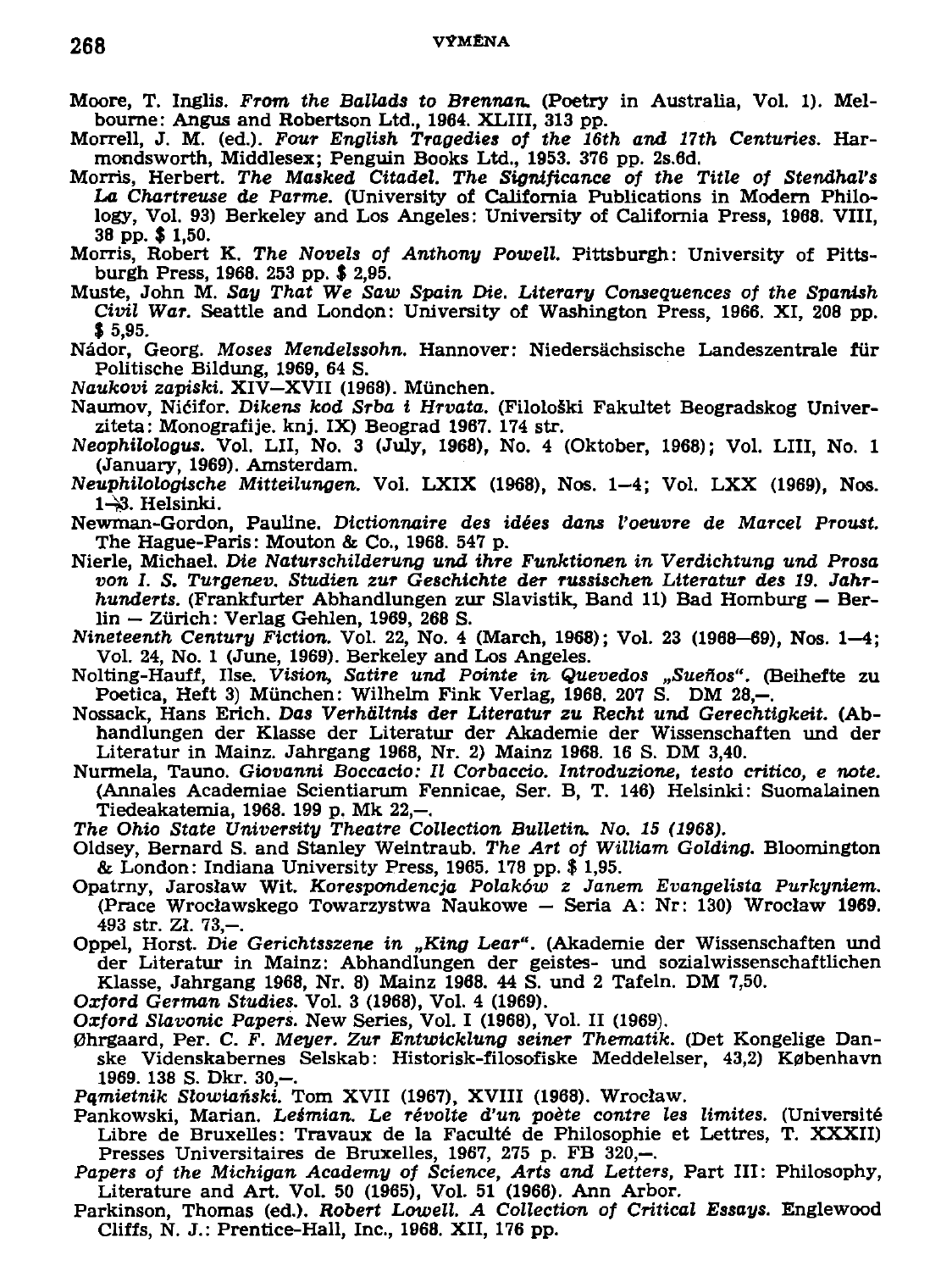- Paščenko, V. I. Proti kolonializmu i vijni. Kilv: Vidavnictvo Kijivs'kogo Universi**tetu, 1969. 190 str. Rbl. 0,66.**
- Pellegrini, Alessandro. *Wieland e la classicità tedesca.* (Accademia Toscana di Scienze **e Lettere "La Colombaria": Studi, XI) Firenze 1968. 135 p. L. 2000.**
- **Pefiafiel, Julián Díaz.** *Cervantes según Cide Hamete Benengeli.* **Buenos Aires: Ediciones Mi Desván, 1964. 172 págs.**
- **Pešič, Radmil.** *Vuk Vrševič.* **(Filoloáki Fakultet Beogradskog universiteta Monografije, knj. XIV) Beograd 1967. 215 str.**
- **Petkanova-Toteva, D.** *Vaprosi na starobalgarskata literatura.* **Sofia 1966. 160 str. Lv. 0,40.**
- *Poetica.* **2. Band (1968), Heft 2, 3, 4.**
- **Poirion, Daniel.** *Le poete et le prince. Vévolution du lyrisme courtois de Guillaume*  de Machaut à Charles d'Orléans. Université de Grenoble, 1965. 660 p.
- **Pollmann, Leo.** *Die Liebe in der hochmittelalterlichen Literatur Frankreichs. Versuch einer historischen Phánomenologie.* **(Analecta Romanica. H. 18) Frankfurt am Main: Vittorio Klostermann, 360 S., 8°. DM 40,50.**
- *Polski Slownik Biograficzny.* **Tom XIII/3, 4 (1968); t. XIV/1-4 (1968-69). Wroclaw-Warszawa—Kraków.**
- **Pommier, Jean.** *La Vie de Pascal, par Gilberte Périer. Étude critique et littéraire.* **(Les archives des lettres modernes, 57) Paris 1964. 40 p.**
- *Prače Literackie.* **T. X (1968). Wroclaw.**
- **Prcce** *Polonistyczne.* **Seria XXIV (1968), XX V (1969). Lodž.**
- **Prang, Helmut.** *Formgeschichte der Dichtkunst.* **(Sprache und Literatur, Bd. 45) Stuttgart-Berlin-K61n-Mainz: W. Kohlhammer Verlag, 1968. 231 S. DM 14,80.**
- *Preuves,* **No. 215-216, 217, 218. Paris.**
- *Prilozi za knjizevnost, jezik, istoriju i folklor.* **Knj. XXXIII/3-4 (1967); knj. XXXIV/**  1-2, 3-4 (1968); knj. XXXV/1-2 (1969). Beograd.
- *Problémy geroja i stilja v zarubežnoj literatuře.* **(Učenije zapiskl Latvijskogo gosudarstvennogo universiteta: Filologičeskije nauki, t. 110) Riga 1969. 110 str. Rbl. 0,39.**
- *Problémy stilja i žanra v sovetskoj literatuře.* **(Učenyje zapiski Ural'skogo gosudarstvennogo universiteta, No. 64: Serija filologičeskaja, vyp. 6) Sverdlovsk 1968. 120 str. Rbl. 0,85.**
- *Problémy teorii i istorii literatury.* **(Trudy Samarkandskogo gosudarstvennogo univer**siteta im. Ališera Navoi: Novaja serija, vyp. 165, časť II) Samarkand 1967, Rbl. 0,82.
- *Proceedings of the American Academy of Arts and Letters and the National Institute of Arts and Letters.* **Second Series, No. 19 (1969). New York.**
- **Puhalo, Dušan.** *Milton i njegovi tragovi u jugoslavenskim književnostima.* **(Filološki fakultet Beogradskog universiteta — Monografije, knj. IV) Beograd 1966. 362 str.**
- *PuSkinskij sborník.* **(Učenyje zapiski Latvijskogo gosud. universiteta im. P. Stučki, t. 106) Riga 1968. 136 str. Rbl. 0,61.**
- **Rad** *Jugoslavenske akademije znanosti i umjetnosti.* **Knj. 341: Odjel za suvremenu knjizevnost, 9 (1965). Zagreb.**
- **Radjans'fce** *literaturoznavstvo.* **1968/5—12; 1969/1—11. Kijev.**
- **Rajkovič, Ljubinka.** *Turski pesnici i pripovedači kod Srba i Hrvata.* **(Filološki fakultet Beogradskog Universiteta: Monografije, knj. XIX) Beograd 1968. 159 str.**
- **Rall, Dietrich.** *Die zeitgenossische spanische Literatur im Spiegel franzósischer Zeitschriften von 1898 bis 1928.* **Tubingen 1968. IV, 318 S.**
- **Rawlinson, D. H.** *The Practice of Criticism.* **Cambridge: At the University Press, 1968. XVII, 229 pp. 15 s.**
- **Rechtsiegel, Eugenie.** *Die poetische Funktion der Wortverbindungen in der Sprache Wladyslaw Broníewskis.* **(Abhandlungen der Deutschen Akademie der Wissenschaften zu Berlin: Klasse fúr Sprachen, Literatur und Kunst. Jhg. 1968, Nr. 4) Akademie-Verlag, Berlin 1968. VI, 58 S. Mk 9,50.**
- *Religious Ideas in Modem Literatuře.* **University of Auckland, 1965. 53 pp.**
- *Revista del pacifico.* **Ano IV, No. 4 (1967). Valparaiso.**
- *Revista hispánica moderna.* **Ano XXXIII, núms. 3—4 (1967); Ano XXXIV, núms. 1—2, 3-4 (1968). New York.**
- *Revista iberoamericana.* **Vol. XXXIV, Nos. 65, 66, 67, 68 (1968-69). Pittsburgh.**
- *Revista iberoamericana de literatura.* **Segunda época: Ano I, No. 1 (1966). Montevideo.**  *Revue des études néo-hellénistiques.* **Tome I (1968). Aix-en-Provence.**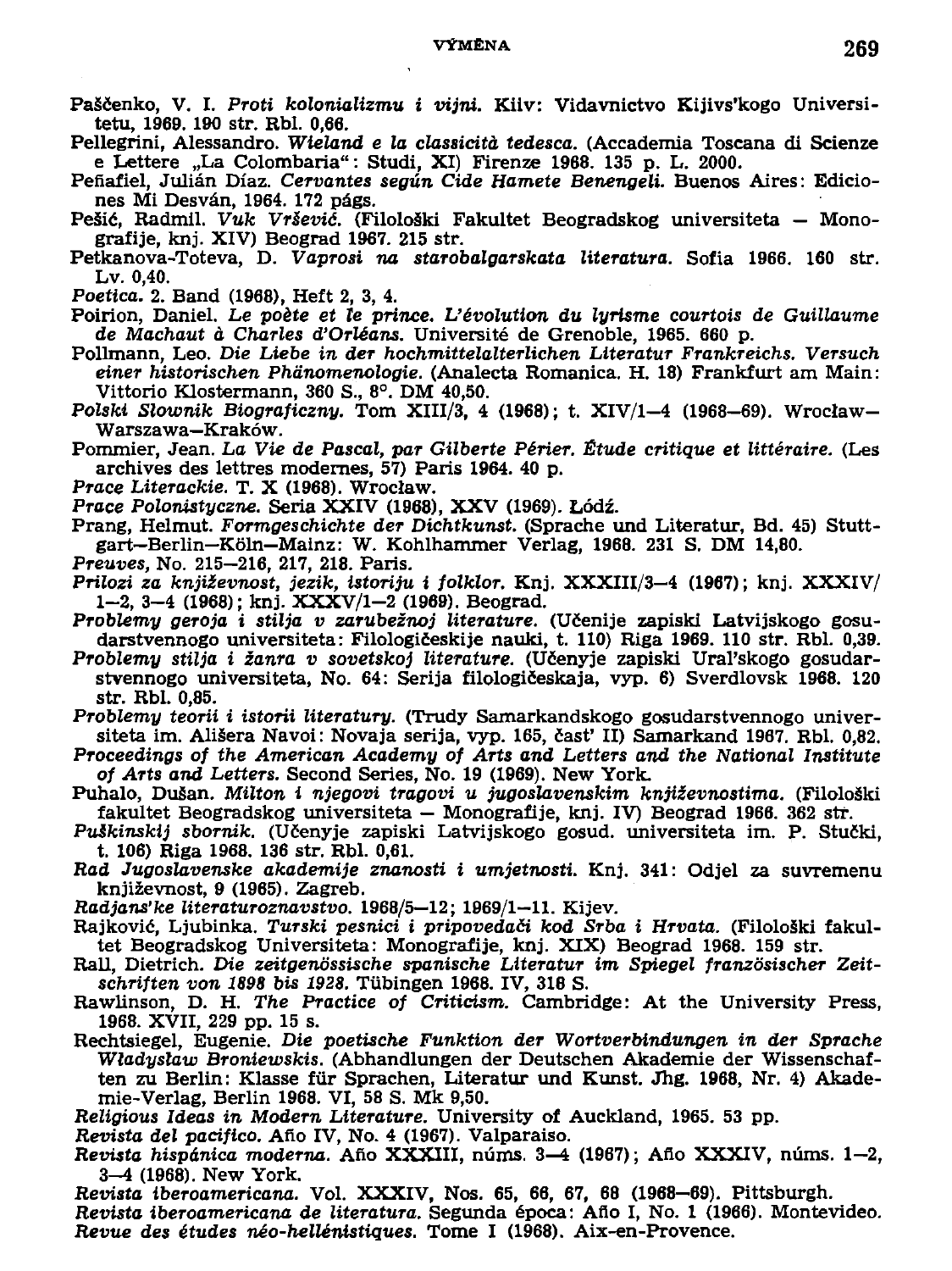## **270 VYMENA**

- **Rizzardi, Alfredo.** *II* **přímo** *Shakespeare: il mito, la poesia.* **(Pubblicazionl delFUniversita di Urbino — Série di Lettere e Filosofia, Vol. XXII) Urbino: Argalia Editore, 1967. 229 p. L. 3000.**
- *Roczniki humanistyczne Towarzystwa Naukowego Katolickiego Uniwersytetu Lubelskiego.* **Tom XIV (1968): z. 1 (Filologia polska), z. 4 (literatura powszechna). Lublin.**
- **Rodríguez-Moňino, Antonio.** *La Silva de Romances, de Barcelona, 1561. Contribución al estudio bibliográfico del romancero espafiol en el sígto XVI.* **(Acta Salmanticensia: Filosofia y Letras, Vol. 56) Salamanca 1969. 616 p.**
- **Rousselot, Jean.** *Dictionnaire de la poesie francaise contemporaine.* **Paris: Librairie Larousse, 1968. 256 p.**
- **Rubin, Louis D., Jr.** *Writers of the Modem South: The Faraway Country.* **Seattle and London: University of Washington Press, 1966. XV, 256 pp. \$ 2,45.**
- **Rubow, Paul V.** *Goldschmidt og Nemesis.* **(Det Kongelige Danske Videnskabernes**  Selskab: Historisk-filosofiske Meddelelser, 42,5) København 1968. 131 str. Dkr. 24,-
- **Růckert, Catherine.** *Die verkldrte Wirklichkeit. Studie ZUT Gottfried Kellera friiher Prosa.* **Zurich 1967. 72 S.**
- **Ruelle, Pierre.** *UOrnement des Dames (Ornatus Mulierum). Texte anglo-normand du Xllle siěcle.* **(Travaux de la Faculté de Philosophie et Lettres de 1'Unlversité**  Libre de Bruxelles, Tome XXXVI) Bruxelles 1967. 113 p.
- **Rupp, Heinz. Deutsche** *religióse Dichtungen des 11. und 12. Jahrhunderts. Untersuchungen und Interpretationen.* **Freiburg: Verlag Herder, 1958. XII, 324 S. DM 16,—.**
- **Russo, Fabio.** *La figura e Vopera di Paolo Rolli.* **(Pubblicazioni dell' Universita degli Studi di Trieste — Facoltá di Magistere: Nuova série, N. 6) Del Bianco Editore, 1967. 160 p. L. 3000.**
- **Samulionis, A.** *Balys Sruoga dramaturgijos ir teatro kriticas.* **Vilnius: Leidykla "Mintis", 1968. 176 str., X V obr. příloh. Rbl. 0,80.**
- **Sanouillet, Michel.** *Dada á Paris. Histoire generále du Mouvement Dada (1915—1923)-* **Paris: Jean-Jacques Pauvert, 1965, 646 p.**
- *Sborník Národního muzea v Praze řada C: Literární historie.* **Sv. XII (1967), č. 4, 5.**  *Scando-Slavica.* **T. XIV (1968). Copenhagen.**
- **Schirmbeck, Heinrich.** *Vom Elend der Literatur im Zeitalter der Wissenschaft.* **(Akademie der Wissenschaften und der Literatur: Abhandlungen der Klasse der Literatur, Jhg. 1967, Nr. 2) Verlag der Akademie der Wissenschaften und der Literatur in Malnz, 1967. 20 S. DM 2,-.**
- **Schlieter, Hilmar.** *Studien zur Geschichte des russiachen Rilhrstůcks 1758—1780.*  **(Frankfurter Abhandlungen zur Slavistik, Bd. 10) Wiesbaden: Otto Harrassowitz, 1968. IX, 182 S.**
- **Schumacher, Ernst. Die** *dramatischen Versuche Bertold Brechta 1918—1933.* **Berlin: Rutten & Loening, 1955. 597 S.**
- *Scottish Poetry,* **No. 3. Edited by George Bruče, Maurice Lindsay and Edwin Morgan. Edinburgh 1968.**
- **Severs, J. Burke (ed.).** *A Manuál of the Writings in Middle English (1050—1500).* **New Haven, Conn.: The Connecticut Academy of Arts and Sciences, 1967 338 pp.**
- Sewall, Richard B. (ed.). *Emily Dickinson. A Collection of Critical Essays.* Englewood **CUffs, N. J.: Prentice-Hall, Inc., 1963. 183 pp. \$ 1,95.**
- **The** *Sewanee Review.* **Vol. LXXVI, No. 4 (Autumn, 1969).**
- **Sewerski, Michal.** *Spoleczna rola literatury popularnonaukowej.* **(Wroclawskie Towarzystwo Naukowe: Šlaskie prače bibliograficzne i bibliotekoznawcze, Tom XI) Wroclaw 1968. 160 str. Zl. 35,-.**
- **Shaw, Charles B. (ed.).** *American Essays.* **New York and Toronto: The New American Library, 1955. XIV, 284 pp. 60 c.**
- **Sidorenko, G. K. Ritmifca** *Sevčenka.* **Kiiv: Vidavnictvo Kijivs'kogo Universitetu, 1967. 184 str. Rbl. 0,75.**
- *Signos.* **Estudios de lengua y literatura. Vol. II (1968), No. 1-2; Vol. III (1969), No. 1—2. Valparaiso.**
- **Simon, Pierre-Henri.** *L'home en proces. Malraux Sartre Camus Saint-Exupéry.*  **Petite bibliothěque Payot, Paris. 156 p.**
- Slavia Orientalis. R. XVII (1968), Nr. 2, 3, 4; R. XVIII (1969), Nr. 1, 2, 3. Warszawa. **Stavíc** *and East European Studies.* **Vol. XIII (1968). Montreal.**
- **Slawecka, Ewa.** *Wlodzimierz Spasowicz jako krytyk literatury rosyjskie).* **(Polska**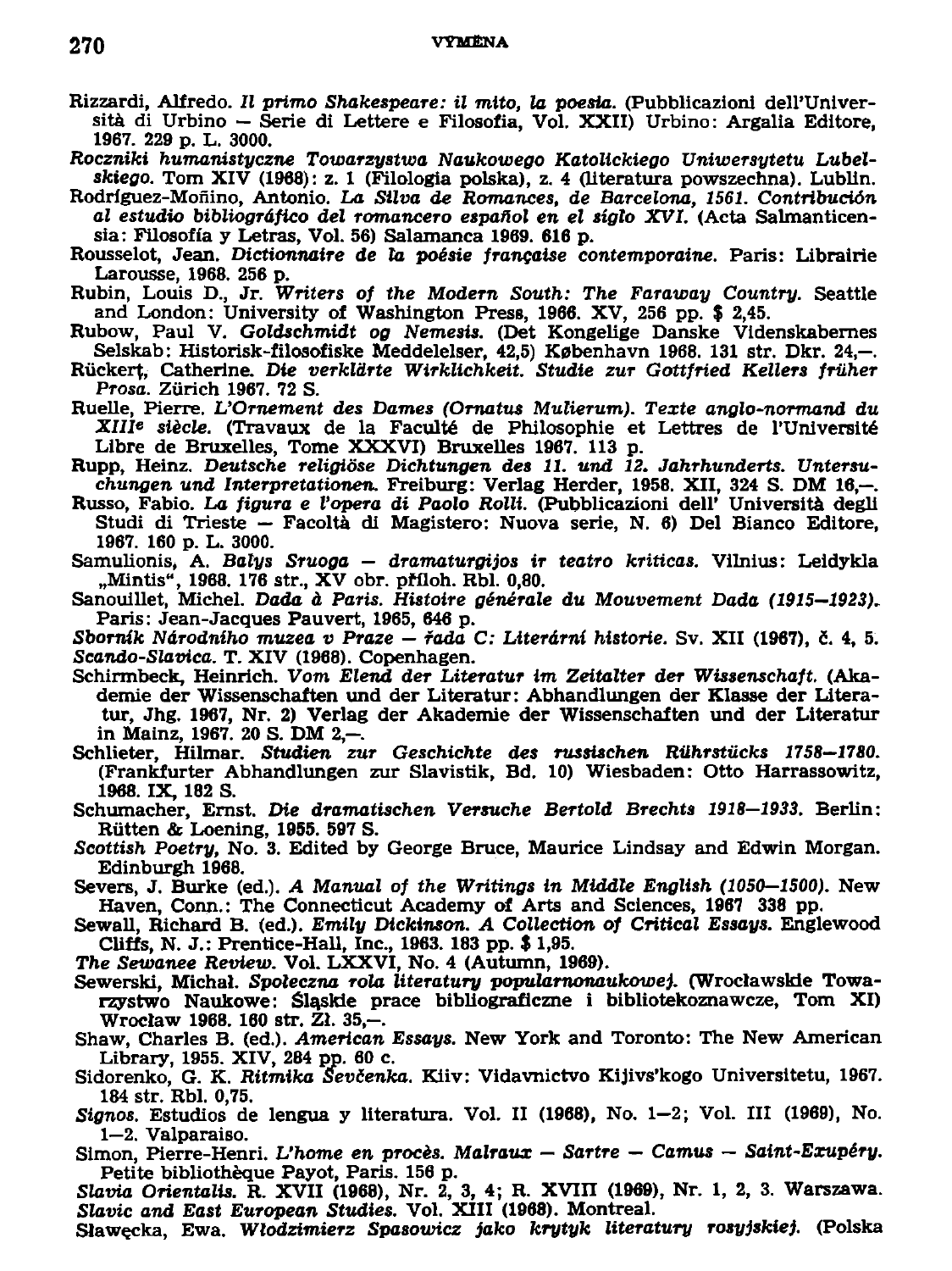## VYMÉNA **271**

**Akademia Nauk — Odzial w Krakowie: Prače Komis ji Slowianoznawstwa, Nr. 19) Wydawnictwo Polskiej Akademie Nauk, Wroclaw—Warszawa—Kraków 1989. 138 str. Zl. 24,-.** 

- **Slomkowska, Alina.** *Prasa rzadowa ksiestwa warszawskiego i królestwa polskiego (1807—1838).* **(Dissertationes Universitatis Varsoviensis, 39) Warszawa: Paňstwowe Wydawnictwo Naukowe, 1969. 211 str. Zl. 50,—.**
- *Slovanská filologie na Universitě Karlově.* **Vydala Universita Karlova k VI. mezinárodnímu sjezdu slavist v Praze. Praha 1968, Cena Kčs 36,—.**
- *The Southern Review.* **Vol. IV, Nos. 2-4 (1968); Vol. V, Nos. 1-3 (1969). Baton Rouge, Louisiana.**
- *The Southern Speech Journal.* **Vol. XXIII/1-4 (1967-68); Vol. XXIV/2-4 (1968-69); Vol. XXV/1 (1969). Gainesville, Florida.**

**Speroni, Charles.** *The Aphorisms of Orazio Rinaldi, Robert Greene, and Lucas Gracian Dantisco.* **(University of California Publications in Modem Philology, Vol. 88) Berkeley and Los Angeles: University of California Press, 1968. 301 pp. \$ 8,00.** 

**Spiller, Robert E.** *The Cycle of American Literatuře. An Essay of Historical Criticism.*  **New York and Toronto: The New American Library, 1956. 240 pp.** 

**Stanonik, Janez.** *Moby Dick: The Myth and the Symbol. A Study in Folklore and Literatuře.* **Ljubljana University Press, Jjubljana 1962. 215 pp.** 

Stefano, Giuseppe di. *L'œuvre oratoire française de Jean Courtecuisse*. (Università **di Torino — Facoltá di Lettere e Filosofia: Filologia moderna, Vol. III) G. Giappichelli, Torino 1969. XII, 421 p. L. 6000.** 

**Stehlin, Peter.** *Zum Goethe-Bild des literarischen Expressionismus.* **Zurich 1967. 96 S.** 

**Stevenson, Lionel.** *The English Novel. A Panorama.* **Boston: Houghton Mifflin Company, 1960. 539 pp. 30 s.** 

- **Stewart, Douglas.** *Modem Australian Verse.* **(Poetry in Australia, Vol. II) Melbourne: Angus and Robertson Ltd., 1964. XXXV , 246 pp.**
- **Studí** *Urbinati di storia, filosofia e letteratura.* **Anno XLII Nuova série B N. 2 (1968).**
- *Studia Islandica.* **24.-25. hefti (1966). Reykjavik.**
- *Studies in Scottish Literatuře.* **Vol. V (1968), Nos. 3, 4; Vol. VI (1968-69), Nos. 1-4. Lubbock, Texas.**
- **Stump, Reva.** *Movement and Vision in George Elioťs Novels.* **Seattle: University of Washington Press, 1959. XI, 232 pp. \$ 5,50.**
- **Styan, J. L.** *The Dark Comedy. The Development of Modem Comic Tragédy.* **Cambridge: At the University Press, 1968. VIII, 311 pp. 17s.**

**Sulyma-Blochyn, O.** *Kvítka i KuliS — osnovopoložniki ukrajins'koj noveli.* **Múnchen: Ukrainisches technisch-wirtschaftliches Institut, 1969. 104 S.** 

- **Szocki, Józef.** *Czytelnictwo i lektura ludzi doroslych. (Wroclawskie Towarzystwo*  **Naukowe: Slaskie prače bibliograficzne i bibliotekoznawcze, t. XIII) Wroclaw 1968. 178 str. ZJ. 33,-.**
- **Simáková, Jitka, Eduarda Macháčková, Anežka Baďurová.** *Teatralia zámecké knihovny z Radenina III. Rejstříky.* **Národní muzeum, Praha 1969. 248 str.**
- *Siuolaikines Uetuviq literatůros bruožai.* **Vilnius 1969. 515 str. Rbl. 1,28.**
- **Škarka, Antonín (Hrsg.).** *Adam Michna z Otradovic: Das dichterische Werk. Česká mariánská muzika — Loutna česká — Svatoroční muzika.* **(Slavistische Propyláen, Band 22) Munchen: Wilhelm Fink Verlag, 1968. 364 S., 6 Abb. DM 60,-.**
- **Taylor, Martin.** *Gabriela Mistrals Religious Sensibility. (University of California*  **Publications in Modem Philology, Vol. 87) Berkeley and Los Angeles: University of California Press, 1968. IX, 191 pp. \$ 7,00.**

*Teatriněs minties pédsákais.* **Vilnius 1969, 406 str. Rbl. 1,78.** 

**Teslja, O. F.** *Poradi vstupnikam do vuziv. Ukrajinská mova i literatura.* **Kiiv: Vidavnictvo Kijivs'kogo universitetu, 1969. 75 str. Rbl. 0,15.** 

**Texas Studies in Literature and Languages. Vol. IX/4 (1968); Vol. X/1-4 (1968-69); Vol. XI/1, 2 (1969). Austin.** 

- **Thurnber, Eugen.** *Conrad Ferdinand Meyers <sup>n</sup>Stapfen". Vom Erlebnis zum Symbol im lyrischen Gedicht.* **Graz—Wien—Koln: Hermann Bóhlaus Nachf., 1963. 41 S.**
- **Tiusanen, Timo. 0'NeiJI's** *Scenic Images.* **Princeton, N. J.: Princeton University Press, 1968. XIII, 388 pp., 13 pl.**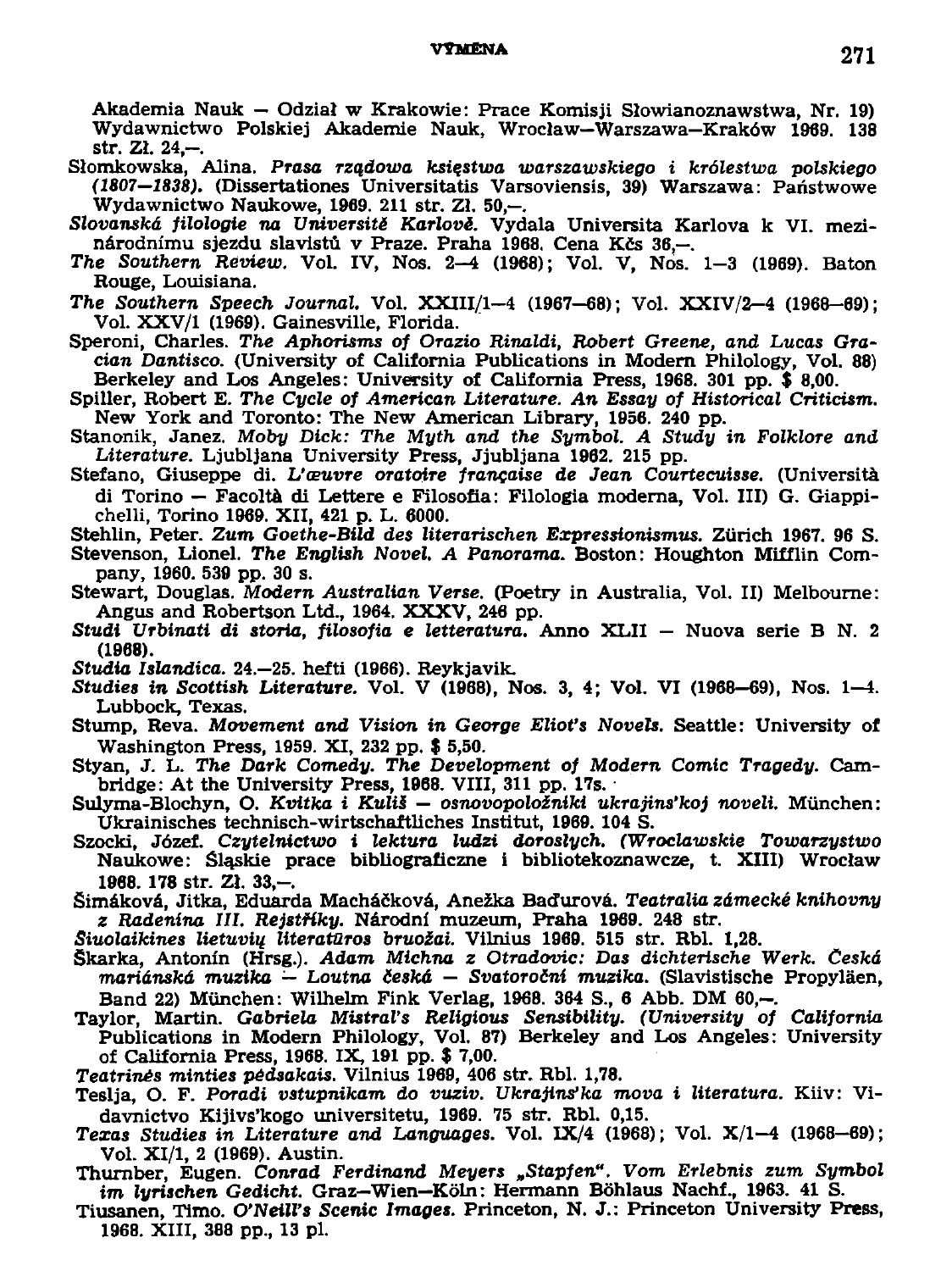- Törnqvist, Egil. A Drama of Souls. Studies in O'Neill's Super-naturalistic Technique. (Acta Universitatis Upsaliensis: Historia litterarum, 3) Uppsala 1968. 284 pp. Sw. Kr. 45,-
- Torres-Rioseco, Arturo. Aspects of Spanish-American Literature. Seattle: University of Washington Press, 1963. VII, 95 pp. \$ 3.50.
- Traherne, Thomas. Christian Ethicks. Edited by M. H. Abrams, Francis E. Mineka, William M. Sale, Jr. (Cornell Studies in English, Vol XLIII) Ithaca, N. Y.: Cornell University Press, 1968. LXII, 391 pp.
- Tregenza, John. Australian Little Magazine 1923-1954: Their Role in Forming and Reflecting Lierary Trends. Adelaide: Libraries Board of South Australia, 1964. VIII, 108 pp.
- Trommler, Frank. Roman und Wirklichkeit. Eine Ortsbestimmung am Beispiel von Musil, Broch, Roth, Doderer und Gütersloh. (Sprache und Literatur, Bd. 30) 180 S. DM 11.80.
- Truchard, François, Nicholas Ray. Paris: Classiques du Cinéma. Éditions Universitaires, 1965. 191 p.
- Trudove na Visšija pedagogičeski institut "Bratja Kiril i Metodij" vav v. Trnovo. Tom IV (1966-1967). Sofia 1968.
- Trudy po russkoj i slavjanskoj filologii, XI: Literaturovedenije. (Učenyje zapiski Tartuskogo gosudarstvennogo universiteta, vyp. 209) Tartu 1968.
- Trudy po russkoj i slavjanskoj filologii, XIII: Gor'kovskij sbornik, Tartu 1968.
- Tulane Studies in English. Vol. XVI (1968); Vol. XVII (1969). New Orleans.
- Turner, J. T. (ed.). The Works of William Bullokar, Vol. IV: Aesops Fablž 1585. Leeds Texts and Monographs: New Series I) Leeds 1969.
- Urbańska, Jadwiga, Radziecka powieść rosyjska w Polsce w latach 1933–1939. (Polska Akademia Nauk - Oddział w Krakowie: Prace Komisji Słowianoznawstwa, Nr. 16) Wrocław-Warszawa-Kraków 1968. 146 str. Zł. 25.-.
- Usinger, Fritz. Gottfried Benn und die Medizin. (Akademie der Wissenschaften und der Literatur in Mainz: Abhandlungen der Klasse der Literatur, Jhg. 1967, Nr. 3) Mainz 1967. 13 S. DM 1,60.
- Valerio, Xandro, "Llegada de Dio" y "Las voces y la muerte". Madrid 1964, 63 págs. Vanagas, V. Antanas Strazdas, Vilnius 1968. 400 str. Rbl. 1.20.
- Varela, Benito Jácome. Renovación de la novela en el siglo XX. Barcelona: Ediciones Destino, 1967. 439 págs.
- Vax, Louis. La séduction de l'étrange. Étude sur la littérature fantastique. Paris: Presses Universitaires de France, 1964, 315 p.
- Vázquez, Margot Arce de. Garcilaso de la Vega. Contribución al estudio de la lírica española del siglo XVI. Secunda edición Rio Piedras, P. R.: Editiones de la Universidad de Puerto Rico, 1961. 143 págs.
- Venckeleer, Th. Un recueil cathare: Le manuscrit A. 6. 10. de la "Collection Vaudoise" de Dublin. (Revue belge de philologie et d'histoire, t. XXXVIII, 1960, pp. 815–834 et t. XXXIX, 1961, t. 759–793)
- Verbic'ka, Je. G. G. F. Kvitka-Osnov'janenko. (Žizn' i tvorčestvo.) Charkiv: Vidavnictvo Charkivs'kogo universitetu, 1968. 156 str. Rbl. 1,03.
- Verkovič, Stefan I. Narodni pesni na makedonskite Balgari, Kn. I: Ženski pesni, Sofia: Balgarski pisatel, 1966. 538 str. Lv. 2,13.
- Visnik Kijivs'kogo Universitetu: Serija inozemnoj filologiji, No. 2 (1968); Serija žurnalistiki, Nos. 10 (1968), 11 (1969).
- Vitanović, Slobodan, Andre Žid i francuski klasicizam, (Filološki fakultet Beogradskog universiteta: Monografije, knj. VIII) Beograd 1967. 324 str.
- Völker, Kristin. Das Amerikabild in der englischen Literatur des 19. Jahrhundert. Hamburg 1968.
- Vorob'jev, V. F. A. M. Gor'kij o partijnosti i narodnosti literatury. Kijev: Izdatel'stvo "Dnipro", 1968. 283 str. Rbl. 0,66.
- Vorob'jev, V. F. A. M. Gor'kij o socialističeskom realizme. Kijev: Izdatel'tvo Kijevskogo universiteta, 1968, 178 str. Rbl. 1.20.
- Vyšniauskaité, A. Lietuviu šeimos tradicijos. Vilnius: Leidykla "Mintis", 1967. 184 str. Rbl. 1.—.
- Wagener, Hans. Die Komposition der Romane Christian Friedrich Hunolds. (Univer-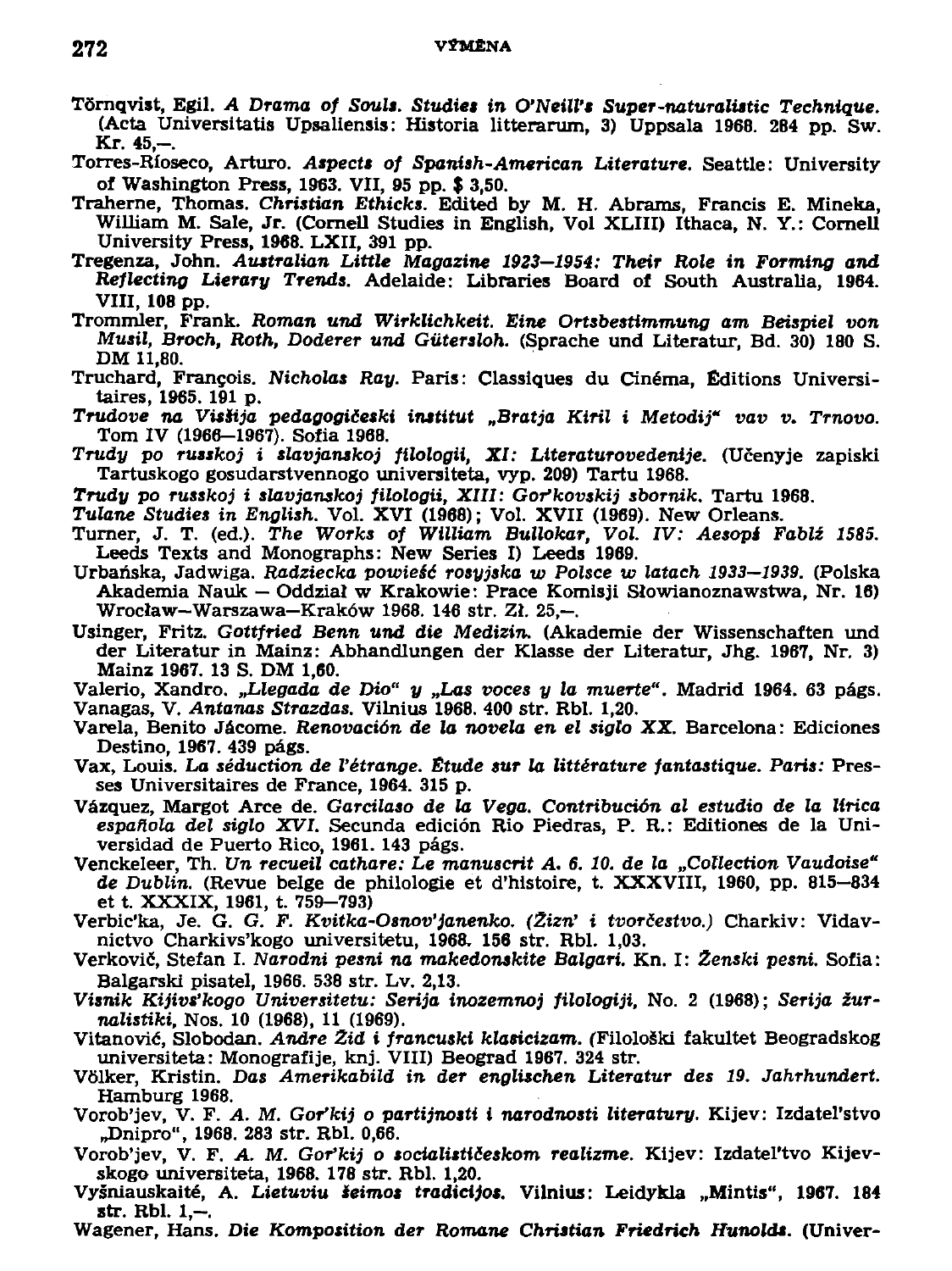**siťy of California Publications in Modern Philology, Vol. 94) Berkeley and Los Angeles: University of California Press, 1969. VIII, 123 pp. \$ 4,00.** 

- **Waldschmidt, Ernst.** *Drei Fragmente buddhistischer Sutras aus den Turfanranschriften.* **(Nachrichten der Akademie der Wissenschaften in Góttingen I.: Philologischhistorische Klasse. Jhg. 1968, Nr. 1) Góttingen: Wandenhoeck & Ruprecht, 1968. 26 S.**
- Waldschmidt, Ernst. Ein Textbeitrag zur Udayana-Legende. Erich Frauwallner zum *70. Gebunstag am 28. 12. 1968.* **(Nachricht der Akademie der Wissenschaften in Góttingen, I: Philologisch-historische Klasse, Jhg. 1968, Nr. 5) Góttingen: Vandenhoeck & Ruprecht, 1968. 27 S. DM 3,50.**
- **Warren, Robert Penn (ed.).** *Faulkner. A. Collection of Critical Essays.* **Englewood Cliffs, N. J.: Prentice-Hall, Inc., 1966. VI, 311 pp \$ 2,45.**
- **Warzenica, Ewa.** *Pozytywistyczny "obóz mlodych" wobec tradycji wielkiej polskiej •poezji Tomantycznej (lata 1866—1881).* **(Rozprawy Uniwersytetu Warszawskiego, 25) Warszawa: Paňstwowe Wydawnictwo Naukowe, 1968. 184 pp.** *Zl.* **45,—.**
- **Weisberger, Jean.** *Faulkner et Dostolevski. Confluences et influences.* **(Travaux de la Faculté de Philosophie et Lettres, XXXIX) Presses Universitaires de Bruxelles, 1968. XVII, 334** p.
- **Widmer, Kingsley.** *The Art of Perversity. D. H. Lawrence's Shorter Fictions.* **Seattle: University of Washington Press, 1962. XIII, 258 pp. \$ 6,50.**
- **Williams, Raymond.** *Modern Tragédy. Essays on the idea of tragédy in life and in drama, and on modem tragic writlng from Ibsen to Tennessee Williams.* **Stanford, Calif.: Stanford University Press, 1967. 208 pp. \$ 2,25.**
- **Wisniewski, Roswitha.** *Die Darstellung des Niflungenunterganges in der Thidrekssaga. Eine quellenkritische Untersuchung.* **(Hermaea. Germanistische Forschungen — N. F. 9) Tiibingen: Max Niemeyer Verlag, 1961. VIII, 312 S. DM 26,-.**
- *Zagadnienia Rodzajów Literackich.* **Tom XI (1968), z. 1,2. Lodž.**
- **Zahrádka, M.** *O vývoji ruské válečné prózy. (Téma žánr styl.) Část první: 1812—1853.* **(Rossica Olomucensia: Supplementum 1) Olomouc 1969. 220 str.**
- *Zbirnik prac' šistnadcjatoj ševčenkivs'koj konferencii.* **Kiiv: Vidavnictvo Akademii Nauk Ukrajins'koj RSR, 1969. 280 str. Rbl. 1,60.**
- *Zeszyty Naukowe Uniwersytetu Jagiellonskiego,* **Nr. CLXVIII:** *Prače historycznoliterackie,* **z. 14 (1968). Kraków.**
- *Zeszyty Naukowe Universytetu Lódzkiego —* **Seria I: Nauki humanisticzno spoleczne, zeszyt 55:** *Filologia.* **1968. Zeszyt 56:** *Filologia germánská.* **1968. Zeszyt 64:** *Filologia rosyjska.* **1969. Zeszyt 65:** *Filologia polska.* **1969.**
- **Zinner, E. P.** *Sibiř' v izvestijach zapadnojevropejskich putešestvennikov i učených XVIII veka.* **Irkutsk 1968. 247 str. Rbl. 0,58.**
- **Zygulski, Zdzislaw.** *Gerhard Hauptmann. Czlowiek i twórca.* **(Lodzkie Towarzystwo**  Naukowe – Prace wydziału I: Językoznawstwa, nauki o literaturze i filozofii, **Nr. 68) Lodž 1968. 190 str. ZI. 33,-.**
- **2danov, V. A.** *Ot "Anny Kareninoj" k "Voskreseniju".* **Moskva: Izdatďstwo "Kniga", 1968. 280 str. Rbl. 0,83.**

*Magda Hoškova*